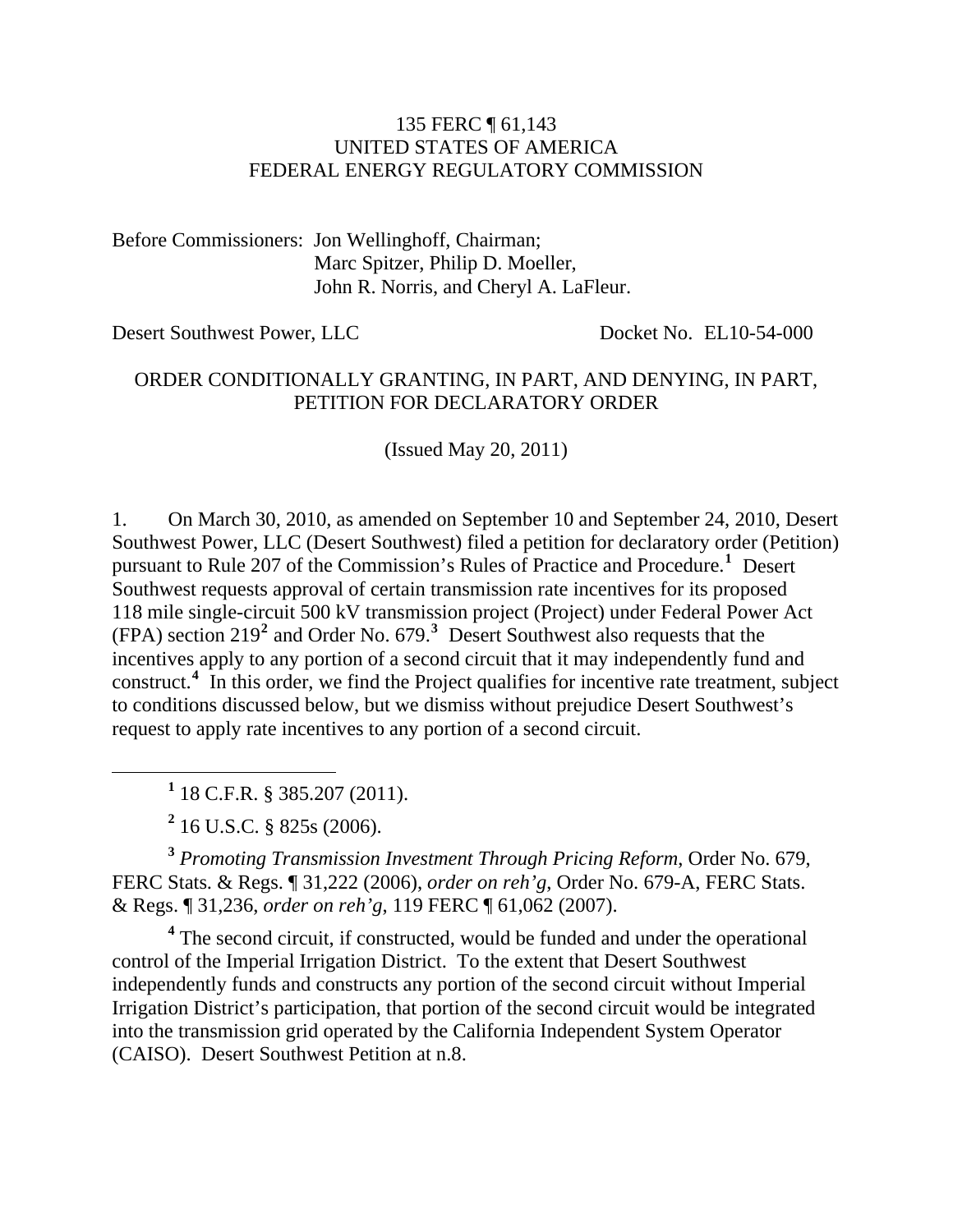#### **I. Background**

### **A. Description of Desert Southwest**

2. Desert Southwest, a limited liability company privately owned by Caithness Energy, L.L.C. and one or more private equity funds managed by ArcLight Capital Partners, LLC, was formed for the sole purpose of developing, financing, and owning the Project. Desert Southwest is the sole owner of the Project. Once construction is complete, Desert Southwest states that the Project will become part of the transmission system operated by CAISO and Desert Southwest will become a Participating Transmission Owner in CAISO.

## **B. Description of the Project**

3. The Project consists of a 118 mile single-circuit alternating current 500 kV transmission line. According to Desert Southwest, the Project will enable the power from location-constrained resources (e.g., wind generation) to be transported from eastern Riverside County, California to load pocket areas in southern California by providing 1,200 to 1,500 megawatts (MW) of new transfer capability. Desert Southwest states that there are more than 5,000 MW of renewable generation additions currently in the CAISO generation interconnection queue for eastern Riverside County, California.

4. Desert Southwest explains that the Project will originate at a new substation near Blythe, California and head west for eight miles to the Colorado River Station where it will intersect with the Palo Verde-Devers No.1 (PVD1) transmission line owned by Southern California Edison Company (SoCal Edison). From there, the Project will continue 110 miles along the I-10 corridor, running parallel to the existing PVD1 line. The terminus of the Project will be SoCal Edison's existing Devers Substation near Palm Springs, California.

5. Desert Southwest estimates the total cost for the Project to be approximately \$350 million and expects to commence construction in mid-2011. The Project's projected in-service date is June 30, 2013. Desert Southwest states that the Project is currently under evaluation by CAISO's transmission planning process as an economic transmission project. Further, it notes that in support of its request to CAISO, it has commissioned an independent evaluation of the Project's economic benefits to ratepayers (Economic Benefit Analysis). Desert Southwest also submits the Economic Benefit Analysis in this proceeding to support its application for incentives.**[5](#page-1-0)**

<span id="page-1-0"></span>**<sup>5</sup>** Desert Southwest Transmission Project Economic Benefit Analysis Report, Exhibit B to Petition, Docket No. EL10-54-000 (Economic Benefit Analysis).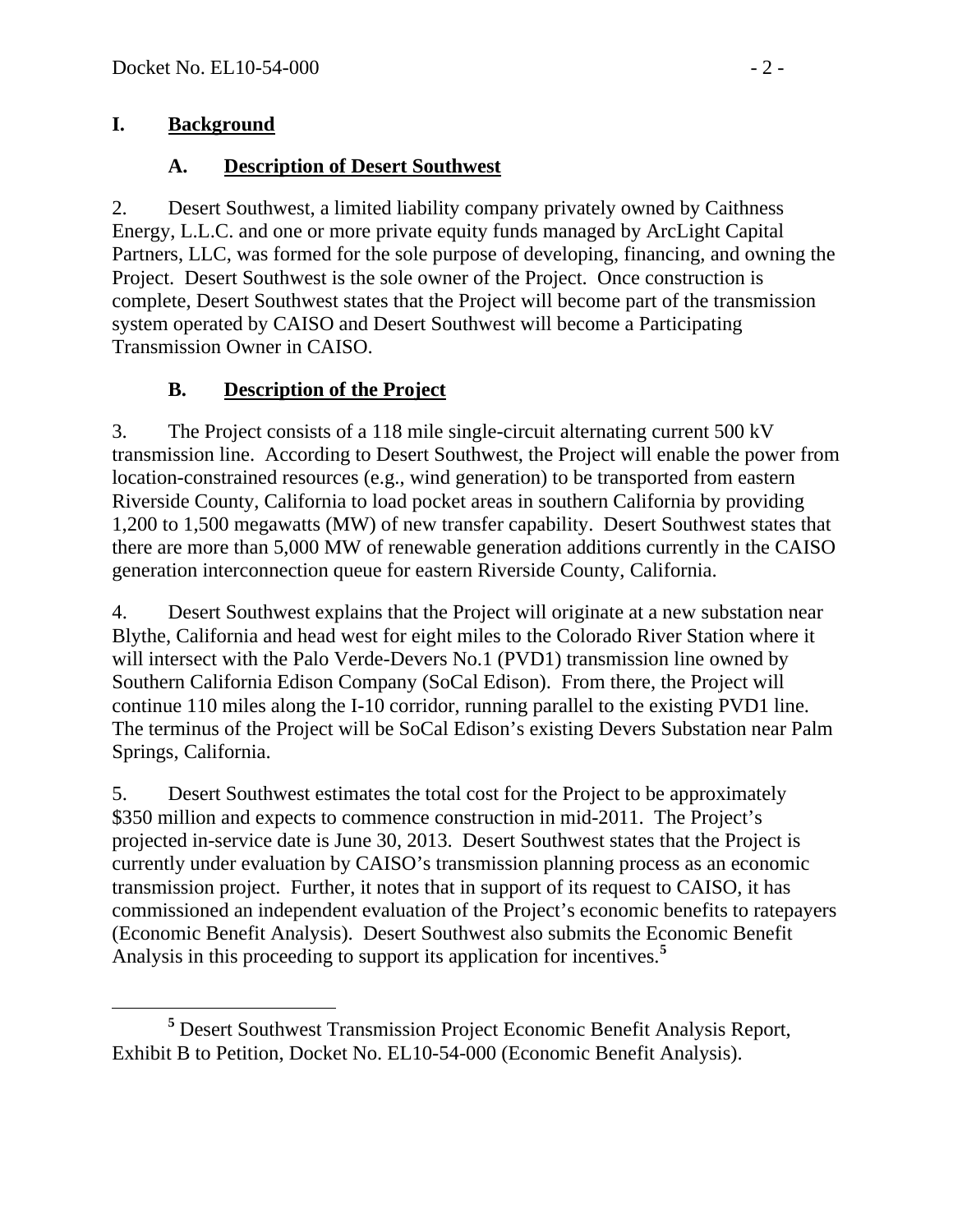#### **C. Desert Southwest's Petition**

6. Desert Southwest requests Commission approval of the following rate incentives: (1) inclusion of 100 percent Construction Work in Progress (CWIP) in rate base under CAISO's Open Access Transmission Tariff (OATT), subject to Desert Southwest becoming a Participating Transmission Owner; (2) recovery of abandonment costs under CAISO's OATT, subject to Desert Southwest becoming a Participating Transmission Owner; (3) a 50-basis point Return on Equity (ROE) adder for future participation in a qualifying Regional Transmission Organization (RTO); (4) a 100-basis point ROE adder for its structure as an independent transmission company (transco); (5) a 50-basis point ROE adder for overall Project risk and the use of advanced technologies; and (6) a hypothetical capital structure of 50 percent equity and 50 percent debt (50/50 capital structure) until the Project is placed in service.**[6](#page-2-0)**

7. Desert Southwest notes that, since 1999 when the Project was initiated, the Project's sponsors have invested more than \$7 million in development activities, and it expects a similar investment in 2010. In order to not only offset the risks involved but also attract adequate financing, Desert Southwest asserts that regulatory certainty regarding incentive rate treatment is needed.

8. Desert Southwest states that the Project is in an advanced development and permitting stage. It notes that the Project began a joint federal and state permitting process in 2002. In 2005, the Bureau of Land Management issued a Final Environmental Impact Statement, followed by a Record of Decision that granted the necessary project rights-of-way in September 2007. Further, the Project's review pursuant to the California Environmental Quality Act was completed in December 2007. Desert Southwest claims that the Project is one of only two transmission projects in the region that has reached such an advanced permitting stage and can be predictably constructed in the near-term. However, it asserts that the Project still requires siting approvals from multiple federal agencies, as well as the state of California.

9. In its Petition, Desert Southwest states that it has applied to DOE's loan guarantee program for new transmission projects and was accepted in Phase 1 of the program. Desert Southwest states that the DOE loan guarantee would provide lower cost debt and result in savings that would be passed on to California ratepayers. However, Desert

<span id="page-2-0"></span>**<sup>6</sup>** Desert Southwest originally requested a hypothetical capital structure of 60 percent equity and 40 percent debt (60/40 capital structure) in the Petition. However, in its September 10, 2010 Response to the Commission's request for additional information, Desert Southwest later amended the Petition to request a 50/50 capital structure. Desert Southwest September 10, 2010 Response at 6.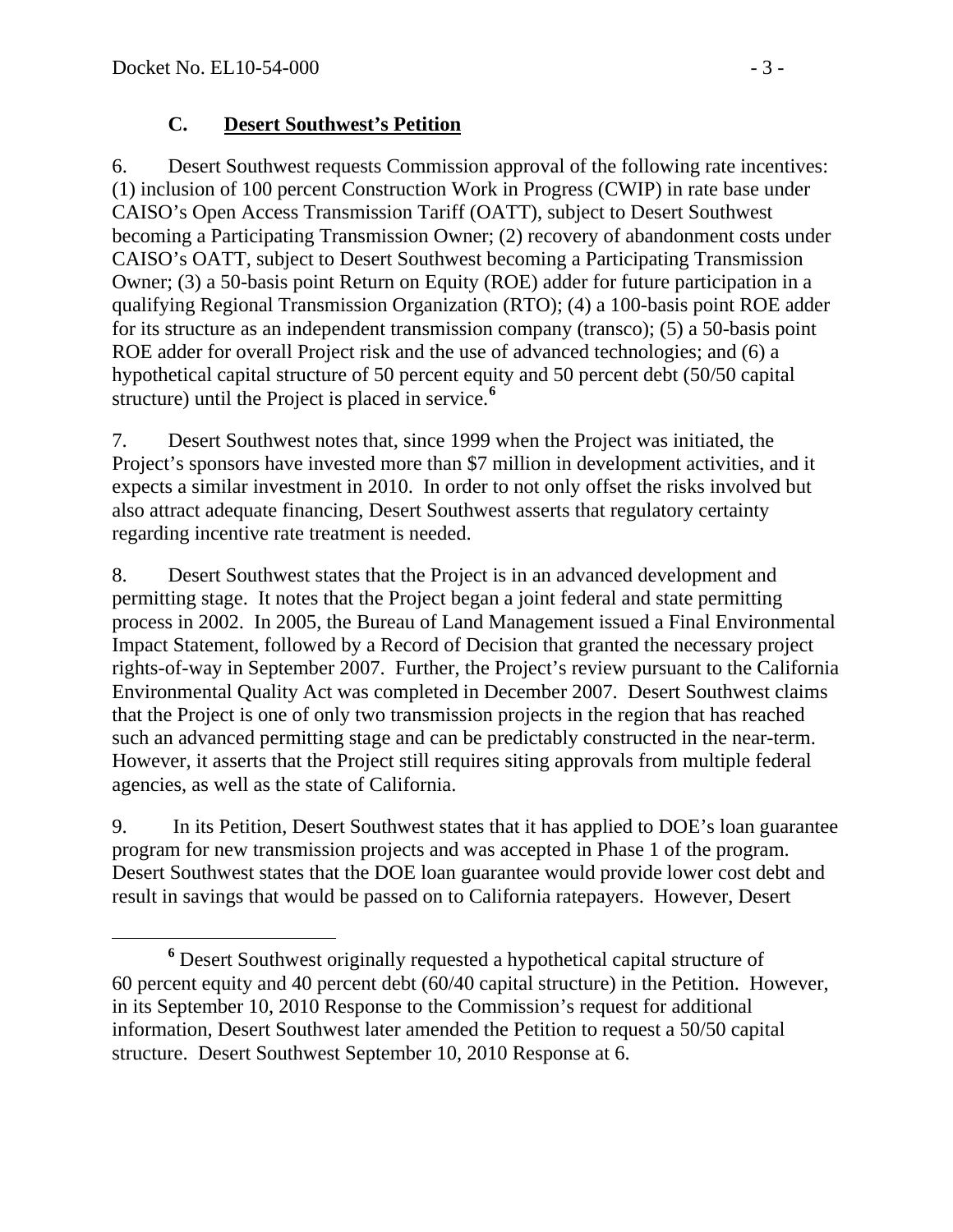Southwest later notes that since CAISO did not evaluate Desert Southwest's 2009 request for approval of the Project under CAISO's then-existing transmission planning process,**<sup>7</sup>** Desert Southwest missed the application closing deadline for Phase II of the program.**<sup>8</sup>** As a result, Desert Southwest states that it faces a much greater challenge in financing the Project.**<sup>9</sup>**

10. Pursuant to Order No. 679, Desert Southwest includes a Technology Statement in its Petition explaining that the Project will use Vindicator® remote laser wind sensor technology (Vindicator technology) that will enable greater integration of intermittent resources.**[10](#page-3-0)** Desert Southwest states that the Vindicator technology will permit the measurement of wind speed and direction data in real-time, which will optimize power yields from wind turbines and reduce downtime. Further, according to Desert Southwest, this data will allow for dynamic line ratings; improve CAISO's forecasting and scheduling; and permit CAISO to more efficiently load the transmission line with power produced by solar and other generators during off-peak hours for wind energy production. The Project will also include a second optical ground wire to allow for use of smart grid technology.

#### **II. Notice of Filing, Responsive Pleadings, and Request for Additional Information**

11. Notice of Desert Southwest's Petition was published in the *Federal Register*, 75 Fed. Reg. 18,203 (2010), with interventions, comments, and protests due on April 29,

<sup>8</sup> Desert Southwest states that the revised transmission planning process would result in a lengthier process that would preclude Desert Southwest from beginning construction of the Project by September 2011, as required by DOE's loan guarantee program. Desert Southwest Petition at n.23.

<sup>9</sup> Desert Southwest September 10, 2010 Response, Docket No. EL10-54-000 at 5-6 (Desert Southwest September 10, 2010 Response).

<span id="page-3-0"></span>**<sup>10</sup>** Desert Southwest notes that it also considered advanced conductor technology when the Project was proposed as a radial generator lead line. However, this technology will not be employed because the Project will run in parallel with two other transmission lines, and the impedances must match to justify the additional cost of the technology. Desert Southwest Petition at 29.

**<sup>7</sup>**  $<sup>7</sup>$  On June 4, 2010, in Docket No. ER10-1401-000, CAISO filed proposed</sup> amendments to its OATT to implement a revised transmission planning process. On December 16, 2010, the Commission conditionally accepted CAISO's proposed amendments, effective December 20, 2010. *Cal. Indep. Sys. Operator Corp. et al.*, 133 FERC ¶ 61,224 (2010).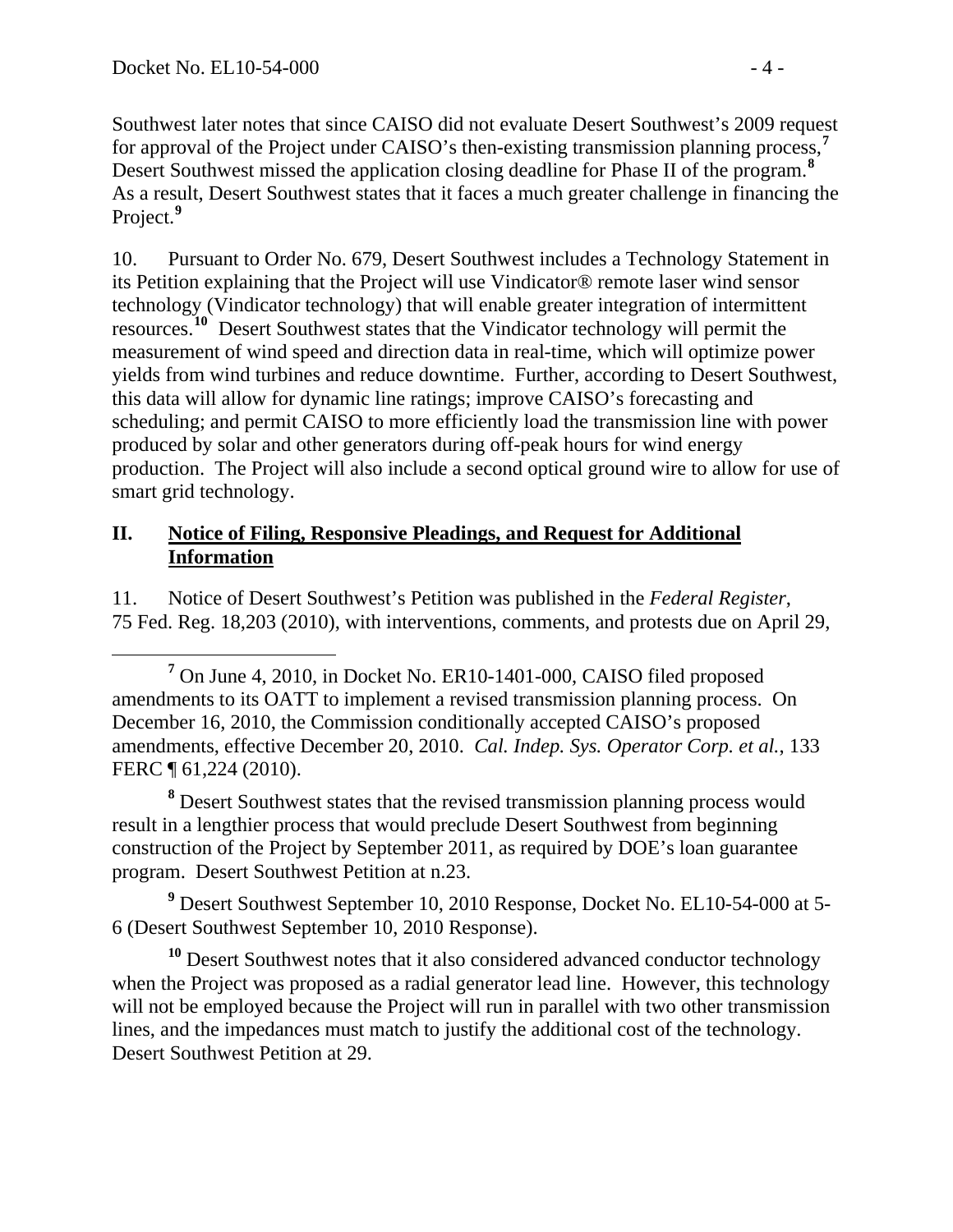2010. The California Public Utilities Commission (CPUC) filed a notice of intervention and protest. Timely motions to intervene, raising no substantive issues, were filed by SoCal Edison and Imperial Irrigation District. Timely motions to intervene, comments, and protests were filed by the California Department of Water Resources State Water Project (SWP); the Modesto Irrigation District; the M-S-R Public Power Agency and the City of Santa Clara, California, d/b/a Silicon Valley Power (together M-S-R/SVP); Transmission Agency of Northern California (TANC); the Cities of Anaheim, Azusa, Banning, Colton, Pasadena, and Riverside, California (Six Cities); California Municipal Utilities Association (CMUA); and Northern California Power Agency (NCPA). Desert Southwest filed an answer to protests and comments.

12. On July 28, 2010, the Commission issued a letter requesting additional information regarding Desert Southwest's Petition. Desert Southwest submitted responses on September 10, 2010 and September 24, 2010. Notices of Desert Southwest's responses were published in the Federal Register, 75 Fed. Reg. 57,761 (2010) and 75 Fed. Reg. 61,467 (2010), with interventions, comments, and protests due on September 24, 2010 and October 4, 2010, respectively. No additional comments were filed.

## **III. Discussion**

13. As discussed below, we will grant Desert Southwest the following transmission rate incentives to apply to the Project: (1) 100 percent recovery of its prudently-incurred CWIP costs in rate base, subject to a future FPA section 205**[11](#page-4-0)** filing; (2) 100 percent recovery of its prudently-incurred transmission-related costs if the Project must be abandoned due to forces outside of Desert Southwest's control, subject to a future FPA section 205 filing; (3) a combined 150-basis point ROE adder, subject to a future FPA section 205 filing; and (4) a hypothetical capital structure of 50 percent equity and 50 percent debt until the Project is placed in service. We also find that Desert Southwest has failed to support adequately its request for the rate incentives to apply to a potential second circuit and, accordingly, dismiss this request without prejudice.

## **A. Procedural Matters**

14. Pursuant to Rule 214 of the Commission's Rules of Practice and Procedure, 18 C.F.R. § 385.214 (2011), the notice of intervention and the timely, unopposed motions to intervene serve to make the entities that filed them parties to this proceeding.

<span id="page-4-0"></span>15. Rule 213(a)(2) of the Commission's Rules of Practice and Procedure, 18 C.F.R. § 385.213(a)(2) (2011), prohibits an answer to a protest unless otherwise ordered by the

**<sup>11</sup>** 16 U.S.C. § 825d (2006).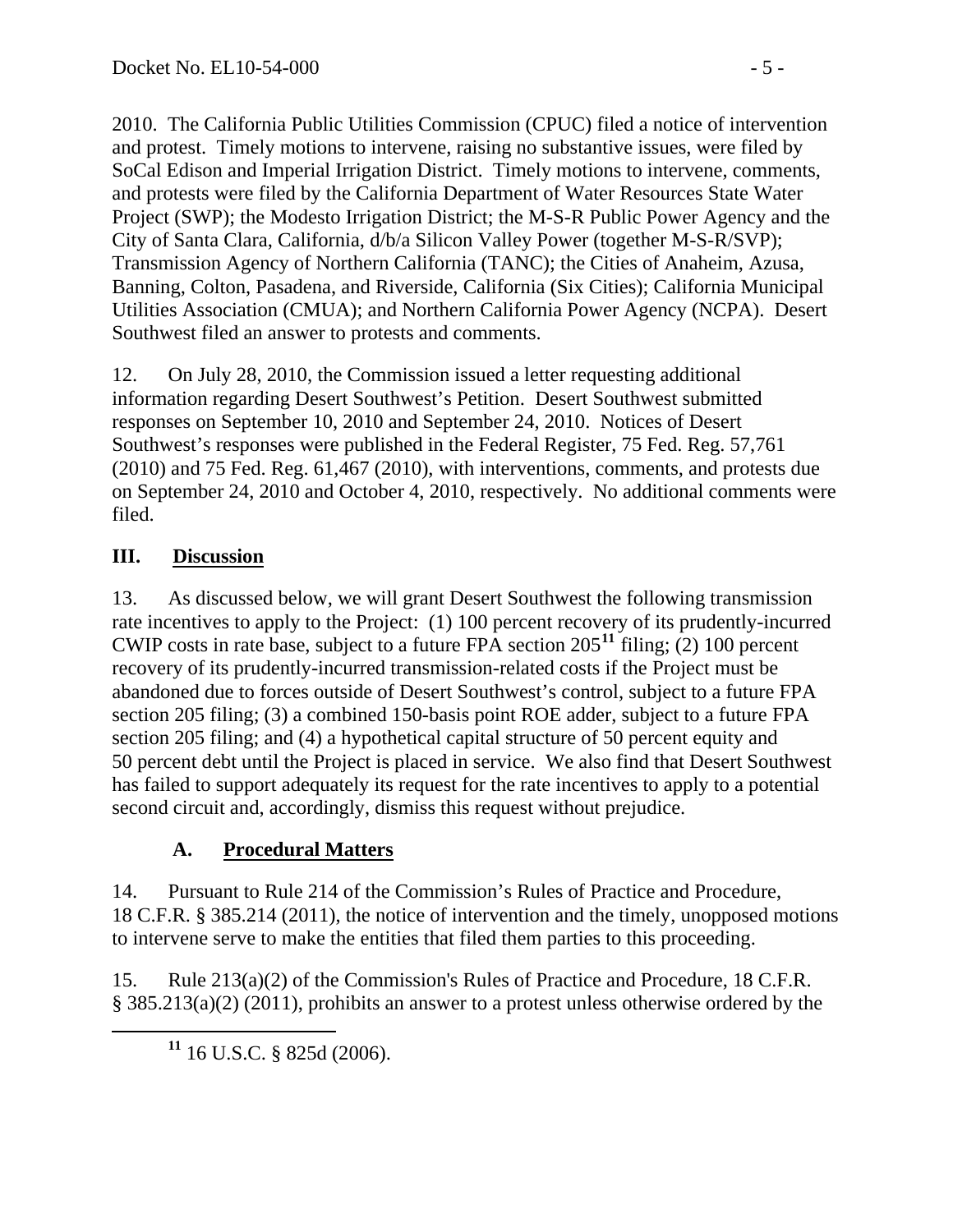decisional authority. We will accept Desert Southwest's answer because it has provided information that assisted us in our decision-making process.

### **B. Timing of Commission Action and CAISO's Planning Process**

## **1. Comments**

16. Protesters argue that Desert Southwest's Petition is premature because the Project has not received approval from either CAISO or from the CPUC.<sup>[12](#page-5-0)</sup> The CPUC asserts that granting the requested incentives would circumvent CAISO's existing transmission planning process, which best accounts for the needs of CAISO, its members, and customers, and that CAISO and the CPUC should decide which projects are built in California. The CPUC argues that, even if CAISO ultimately approves a transmission project in the vicinity proposed by Desert Southwest, the approved project might differ substantially in size, scope, and risk from the Project, such that the Commission's analysis about whether the Project qualifies for incentives may no longer be applicable. Accordingly, the CPUC requests dismissal of the Petition.

17. Along with CMUA, Six Cities request that the Commission condition the incentives on the Project being approved under CAISO's transmission planning process. Six Cities state that evaluation of the Project through a coordinated and comprehensive planning process is particularly important in light of similarities between the Project and other similarly configured transmission lines.**[13](#page-5-1)** Six Cities contend that the Commission should not prejudge, in isolation, the possible economic or reliability impacts of the Project, as CAISO will determine whether the Project is needed based upon possible economic and reliability benefits. They also argue that since it is not reasonable to assume that all proposed renewable resources will be developed in a particular area, CAISO's transmission planning process is a better forum for making determinations regarding the reliability and energy needs in California.

18. SWP asserts that granting incentives now invites a substantial risk that ratepayers will have to pay costs for an abandoned project. It argues that the Project will likely not

<span id="page-5-0"></span>**<sup>12</sup>** The CPUC notes that Desert Southwest has not yet sought CPUC authorization for a Certificate of Public Convenience and Necessity, as required for construction of the Project under California state law. CPUC Protest at 4.

<span id="page-5-1"></span>**<sup>13</sup>** Six Cities point to the PVD1 transmission line owned by SoCal Edison, stating that both projects intend to facilitate the delivery of renewable resources to the Los Angeles basin and that CAISO will determine through the transmission planning process whether these projects are conflicting, duplicative, or otherwise tailored to the load and resource needs of the region. Six Cities Protest at 5-6.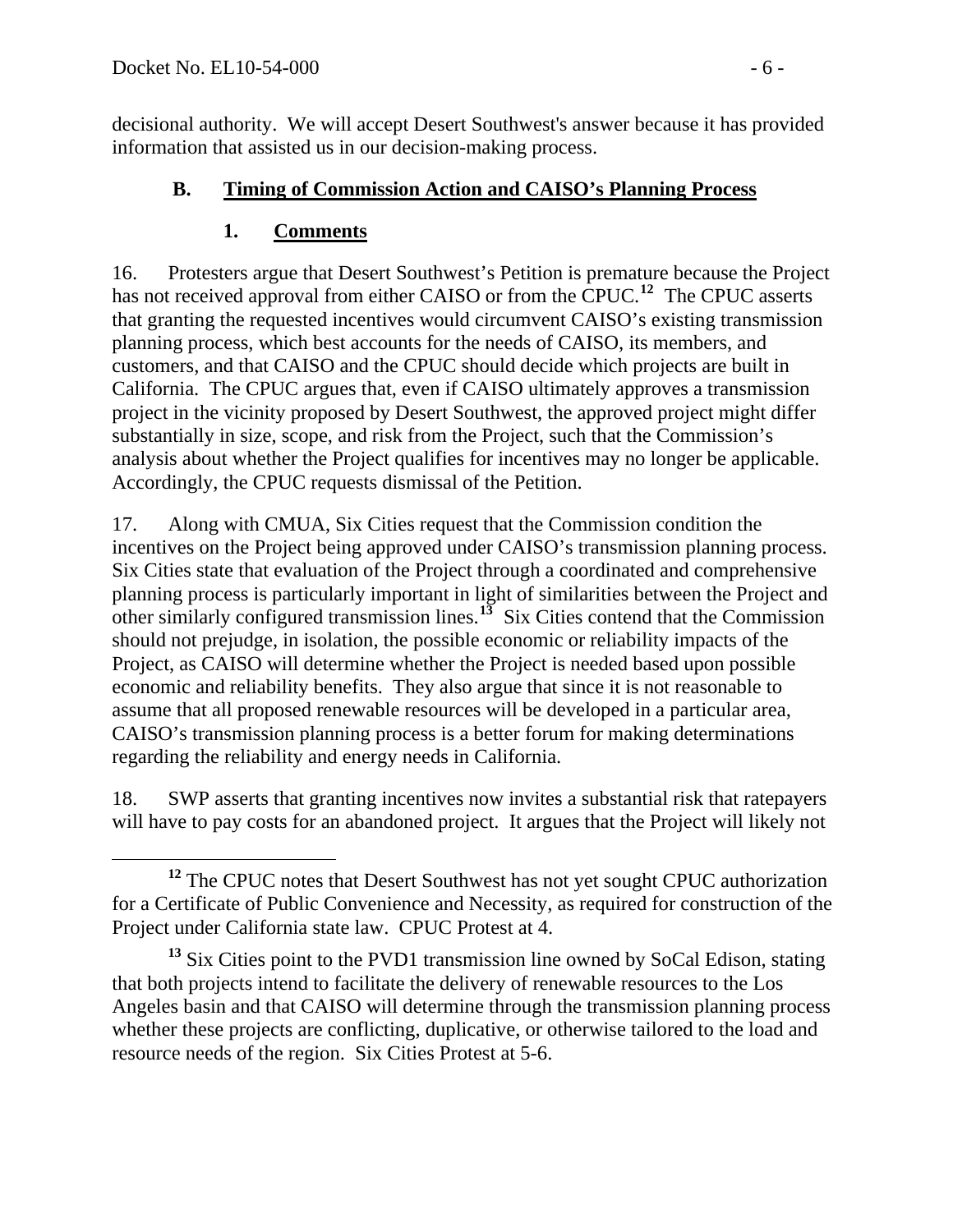receive its critical funding source, the DOE loan guarantee, if CAISO's proposed amendments to its transmission planning process are adopted. SWP points out that Desert Southwest has low confidence in obtaining the loan guarantee and has stated that a loss of DOE funding may cause the entire Project to become uneconomic. Accordingly, SWP argues that the Commission should defer its decision here until Desert Southwest has reached a level of certainty regarding the DOE funding, pending CAISO approval, and its commitment to go forward with the project or abandon it. Otherwise, SWP argues that Desert Southwest would needlessly expose ratepayers to possible abandonment of the Project, which is a risk more properly borne by the developer. SWP notes that although the Commission has previously granted some incentives (e.g., abandonment and pre-commercial costs) while deferring consideration of others (e.g., CWIP, ROE incentives) for an application it found premature,**<sup>14</sup>** such an action would be inappropriate here where risks of abandonment are so substantial. Alternatively, SWP suggests that the Commission establish evidentiary hearing procedures to fully evaluate the merits of the requested incentives and hold the matter in abeyance pending the development and filing by Desert Southwest of necessary information.

### **2. Desert Southwest's Answer**

19. Desert Southwest acknowledges that approval of the Project in CAISO's transmission planning process is a critical step in the Project's development. However, it notes that the Commission has approved requests for incentive rate treatment for similarly-situated projects that were still undergoing consideration in a regional planning process**[15](#page-6-0)** and that the Commission has previously determined that granting incentives will not undermine or change the outcome of the regional planning process.<sup>[16](#page-6-1)</sup>

#### **3. Commission Determination**

20. We will not delay acting on the Petition. Although Desert Southwest acknowledges that approval under CAISO's transmission planning process is critical to the success of the Project, such approval is not a prerequisite to the Commission granting

<span id="page-6-0"></span>**<sup>15</sup>** Desert Southwest Answer at 4-5 (citing *Green Power Express LP*, 127 FERC ¶ 61,031 (2009) (*Green Power*); *Pioneer Transmission, LLC*, 126 FERC ¶ 61,281 (2009), *order on reh'g*, 130 FERC ¶ 61,044 (2010) (*Pioneer*); *Tallgrass Transmission, LLC*, 125 FERC ¶ 61,248 (2008) (*Tallgrass*)).

<span id="page-6-1"></span>**<sup>16</sup>** Desert Southwest Answer at 5 (citing *Green Power*, 127 FERC ¶ 61,031 at P 42; *Pioneer*, 126 FERC ¶ 61,281 at P 40).

**<sup>14</sup>** SWP Protest at 10 (citing *Pacific Gas & Elec. Co.*, 123 FERC ¶ 61,067, at P 37, 40 (2008)).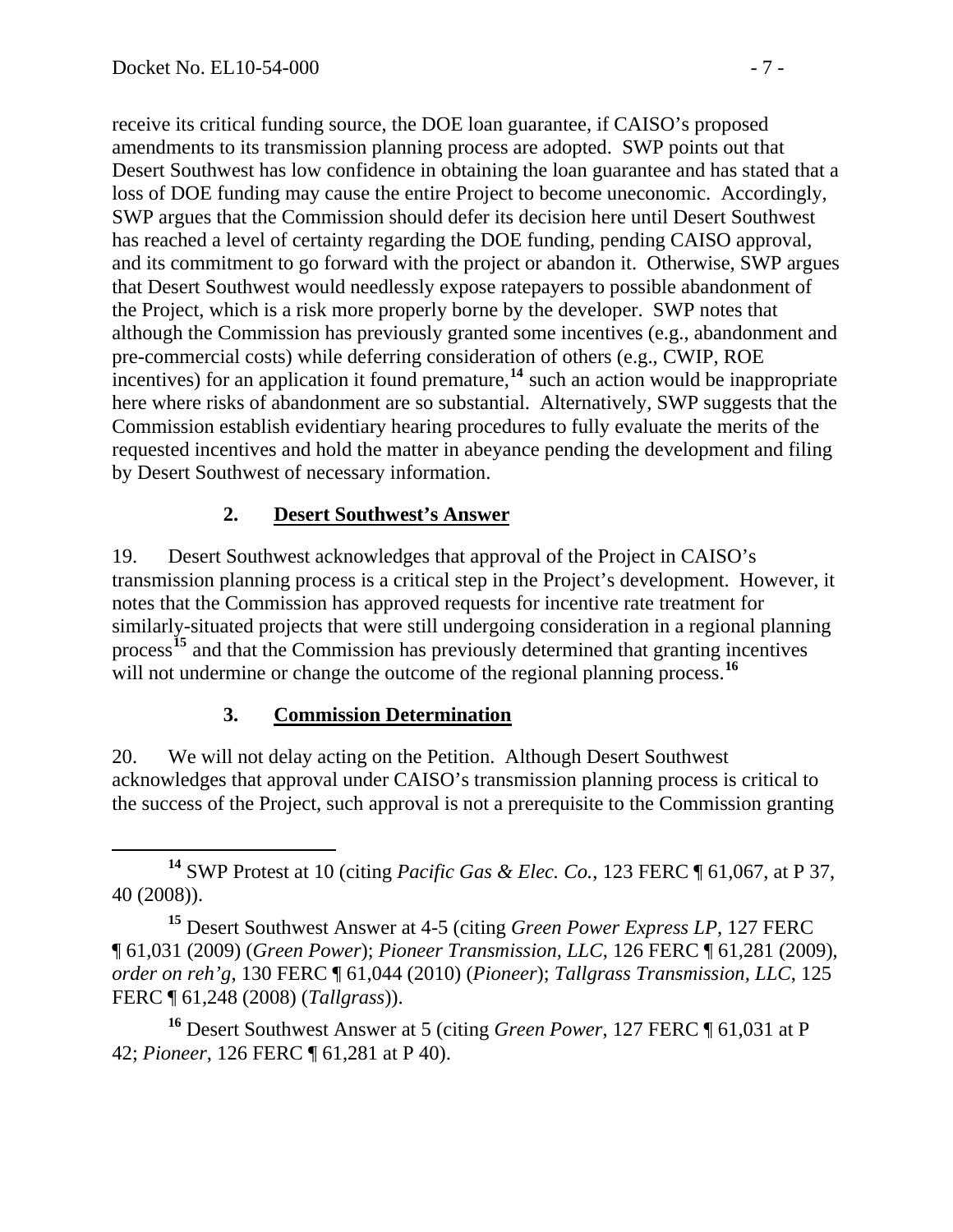incentives. We have acted on incentive rate requests prior to the conclusion of the applicable regional planning process or before any permits have been issued by the relevant governmental authorities. As we have stated in previous orders, the Commission does not intend to prejudge the outcome of any regional planning process, including CAISO's transmission planning process, or any governmental permitting or similar proceeding, by granting rate incentives under Order No. 679.**<sup>17</sup>**

21. Further, as explained more fully below, we find that Desert Southwest has satisfied FPA section 219's requirement by demonstrating in its Economic Benefit Analysis that the Project will ensure reliability or reduce the price of delivered power by reducing congestion. As a result, we will not condition the grant of incentives on the Project being approved in CAISO's transmission planning process.

22. Finally, regarding SWP's request for a hearing, the parties have not presented an issue of material fact that cannot be resolved on the basis of the written record. The Commission stated in Order No. 679 that "the Commission does not intend to routinely convene trial-type, evidentiary hearings to review ... [transmission incentive requests,] but will attempt to render a decision based on the paper submissions whenever possible."**[18](#page-7-0)**

## **C. Section 219 Requirements**

23. In Order No. 679, the Commission stated that an applicant for transmission rate incentives must demonstrate that the facilities for which it seeks incentives satisfy the requirements of FPA section 219 by either ensuring reliability or reducing the cost of delivered power by reducing transmission congestion.**[19](#page-7-1)** The Commission established a rebuttable presumption that a project is eligible for incentives under FPA section 219 if it: (1) results from a fair and open regional planning process that considers and evaluates projects for reliability and/or congestion and is found to be acceptable to the Commission; or (2) has received construction approval from an appropriate state

<span id="page-7-1"></span>**<sup>19</sup>** *Id.* P 57-58.

**<sup>17</sup>** *See, e.g.*, *Green Power*, 127 FERC ¶ 61,031 at P 42 ("ruling on a request for incentives pursuant to Order No. 679 does not prejudge the findings of a particular transmission planning process or the siting procedures at state commissions"); *Green Energy Express LLC*, 129 FERC ¶ 61,165, at P 13 (2009), *order on reh'g*, 130 FERC ¶ 61,117 (2010) (*Green Energy*); *So. Cal. Edison Co.*, 129 FERC ¶ 61,246, at P 17 (2009), *on compliance and granting partial reh'g,* 133 FERC ¶ 61,108 (2010).

<span id="page-7-0"></span>**<sup>18</sup>** *Id.* P 79.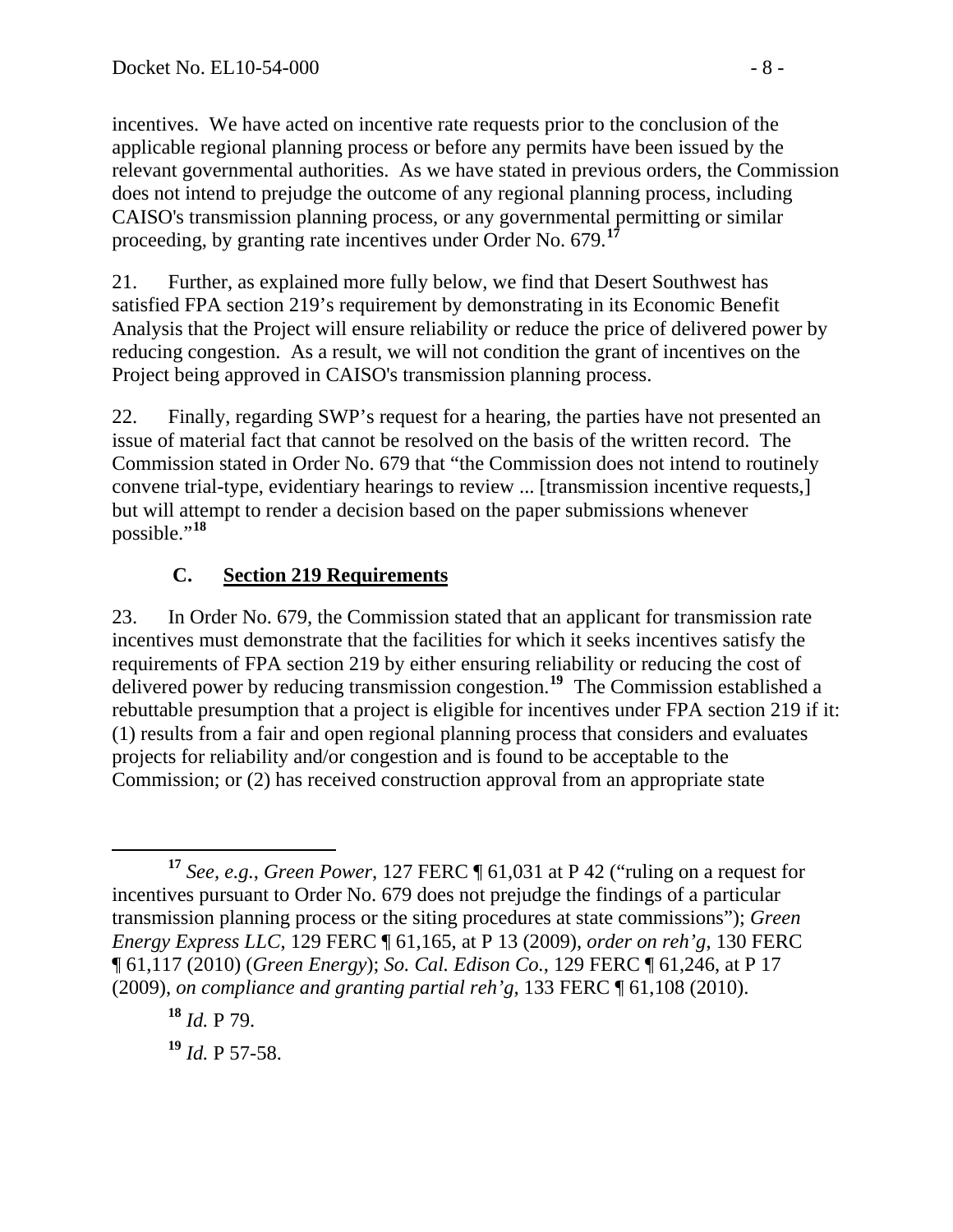commission or state siting authority.**<sup>20</sup>** The Commission also stated that it will consider incentive requests for projects that are still undergoing consideration in a regional planning process, but may make any requested incentive rate treatment contingent on the project being approved under the regional planning process.<sup>21</sup> However, the Commission has determined that a project that does not qualify for the rebuttable presumption may nevertheless satisfy the FPA section 219 standard if the project sponsor presents a factual record supporting a finding that the project is needed to ensure reliability or reduce the price of delivered power by reducing congestion.<sup>22</sup> In order to meet this requirement, a project sponsor may present detailed studies, engineering affidavits, or state siting approvals demonstrating that the section 219 criteria are met.**<sup>23</sup>**

### **1. Desert Southwest's Proposal**

24. Desert Southwest states that the Project qualifies for incentive rate treatment under FPA section 219 and Order No. 679 because the Project both reduces the price of delivered power by reducing congestion and ensures reliability.

25. Desert Southwest acknowledges that its pending approval under CAISO's transmission planning process is critical to the success of the Project, but requests Commission approval of the incentives at this time to provide regulatory certainty to existing sponsors and to attract adequate financing. Desert Southwest notes that the Commission has approved requests for incentive rate treatment for projects that are still undergoing consideration in a regional planning process, stating that in each case, the applicant provided comprehensive and clear data and studies to demonstrate the project's reliability or congestion benefits.**[24](#page-8-0)**

26. Desert Southwest asserts that it has also provided such comprehensive and clear evidence, pointing to its Economic Benefit Analysis to demonstrate that the Project

**<sup>21</sup>** Order No. 679, FERC Stats. & Regs. ¶ 31,222 at n.39.

**<sup>22</sup>** *Id*. P 57.

**<sup>23</sup>** *See Duquesne Light Co.*, 118 FERC ¶ 61,087, at P 68 (2007); *Green Power*, 127 FERC ¶ 61,031 at P 41.

<span id="page-8-0"></span>**<sup>24</sup>** Desert Southwest Petition at 12-13 (citing *Green Power*, 127 FERC ¶ 61,031; *Pioneer*, 126 FERC ¶ 61,281; *Tallgrass*, 125 FERC ¶ 61,248).

**<sup>20</sup>** *Id*. In Order No. 679-A, the Commission clarified the operation of this rebuttable presumption by noting that the authorities and/or processes on which it is based (i.e*.*, a regional planning process, a state commission, or siting authority) must, in fact, consider whether the project ensures reliability or reduces the cost of delivered power by reducing congestion. Order No. 679-A, FERC Stats. & Regs. ¶ 31,236 at P 49.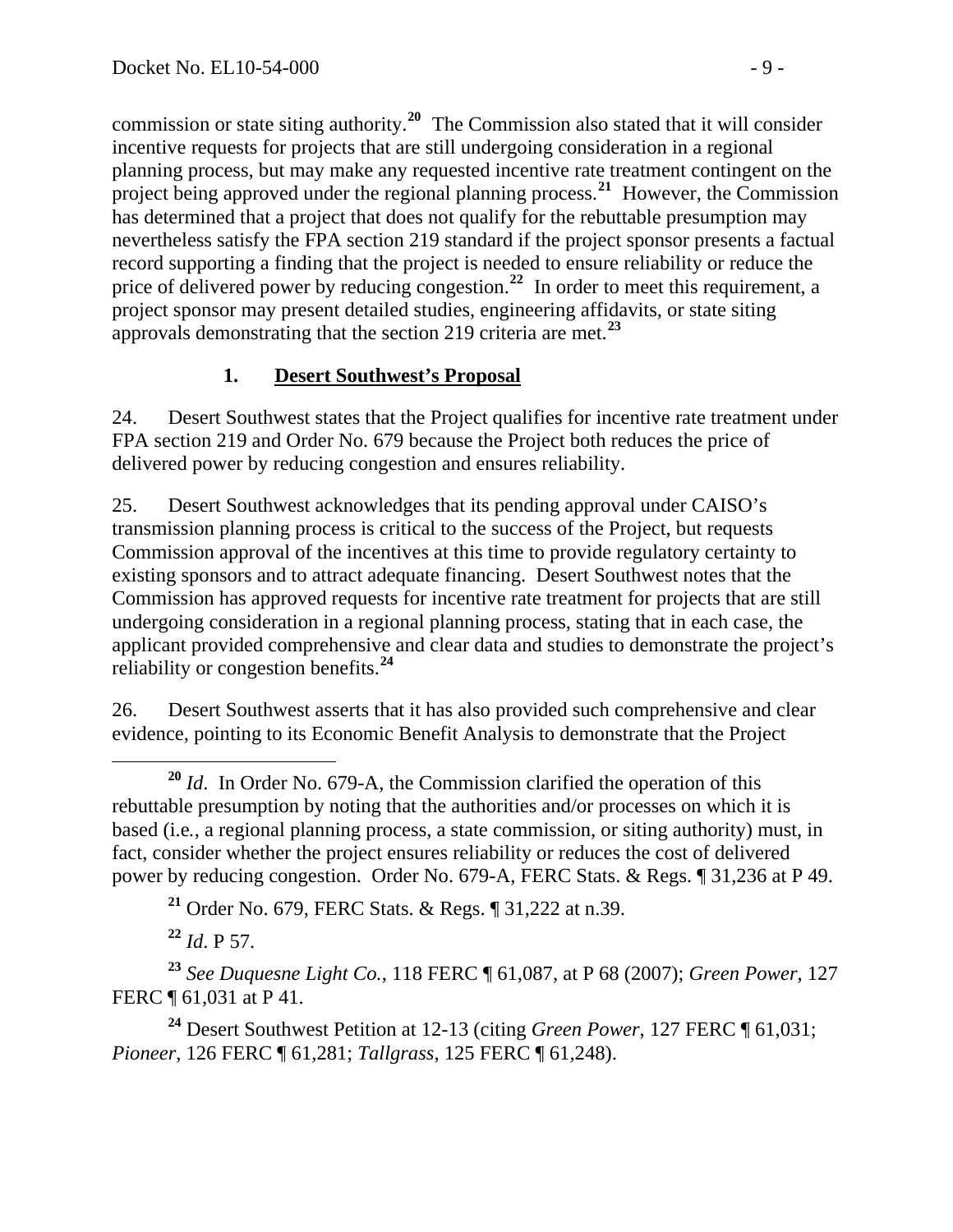satisfies the criteria for obtaining rate incentives. Desert Southwest states that the Economic Benefit Analysis shows that for the year 2013, the Project will result in energy cost savings of more than \$179 million,**<sup>25</sup>** as well as savings for transmission losses of approximately \$3.8 million and a decrease in transmission congestion revenue charges of \$1.4 million. Further, it claims that the Economic Benefit Analysis includes preliminary power flow and contingency analysis studies that indicate that the Project is feasible; has no adverse effects on other transfer capability; does not require additional system upgrades (other than those already proposed by CAISO and the Project); and clearly is required to support the expected renewable generation additions in the region. Desert Southwest asserts that the results from the Economic Benefit Analysis, which provides an analysis of the Project over the course of one full year and uses computer simulation models and settlement cost calculations that are consistent with CAISO's business rules, are indicative of CAISO's forthcoming results from its study of the Project.

27. Desert Southwest states that the Project will reduce the price of delivered power by reducing congestion. It notes that the Project's entire route is located within a critical congestion area that currently requires transmission congestion relief and additional transmission capability. Desert Southwest also expects congestion to dramatically increase due to a substantial amount of new renewable generation development in California. Desert Southwest claims the Project will alleviate transmission losses and congestion on existing lines in the region. Additionally, it asserts that the Project will provide transmission access to more economic renewable energy and expand competition among suppliers, thus also reducing the cost of delivered power.

28. Desert Southwest states that the Project will also ensure reliability of the overall transmission system. It states that there is insufficient transmission capacity to serve all of the existing and proposed generation in the region, arguing that transmission investments such as the Project are required to support reliably the growing demand for energy in southern California or the mandated integration of renewable energy under the state's Renewable Portfolio Standard (RPS).**[26](#page-9-0)** Otherwise, it believes that existing facilities, which are already operating at or near full capacity, will be in constant jeopardy

<sup>&</sup>lt;sup>25</sup> The energy cost savings reflects the lower energy price that would be paid by consumers with the Project in service. For the study period, the price reduction was found to be 0.64 \$/MWh on average for the year. The study assumes a significant reduction in fuel cost, as renewable resources (e.g., solar and wind) would replace gas fired plants in Southern California. *See* Economic Benefit Analysis at 5, 25.

<span id="page-9-0"></span>**<sup>26</sup>** Desert Southwest notes that a state-mandated RPS required of California's load serving utilities, of 20 percent by 2010 and 33 percent by 2020, will drive development of renewable generation in the region. Desert Southwest Petition at 14-15.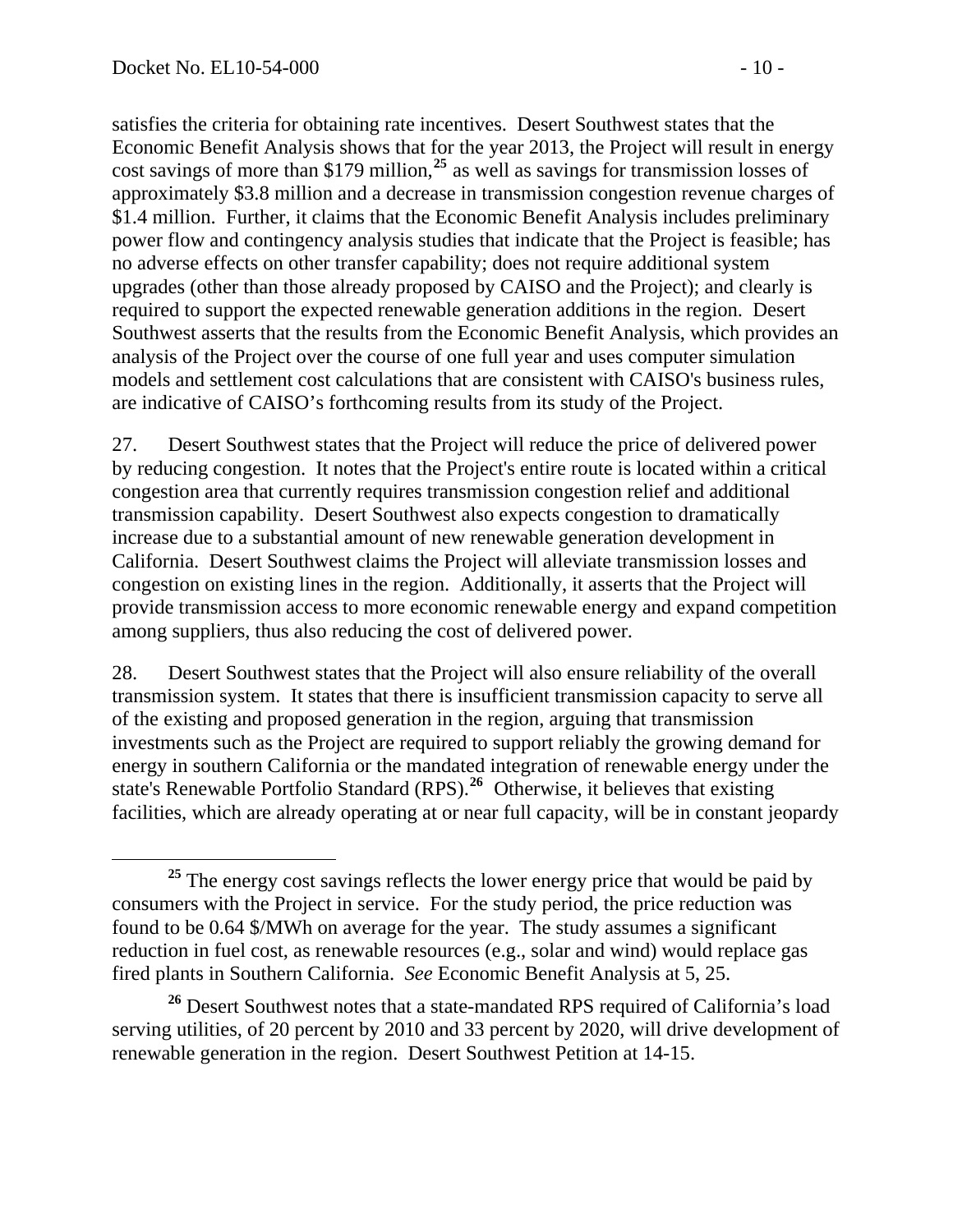of overloading and investments in new generation will be limited. Desert Southwest contends that, by increasing available transfer capability in the region by 1,200 to 1,500 MW,**<sup>27</sup>** the Project will improve the overall system reliability under contingency conditions and will alleviate reliability issues anticipated as a result of the more than 5,000 MW of renewable generation additions currently in CAISO's generation interconnection queue for eastern Riverside County, California. Further, Desert Southwest asserts that the Project also will enhance system reliability because Desert Southwest will transfer operational control of the Project to CAISO. Even absent control by CAISO, however, Desert Southwest states that the Project's additional transfer capability will enhance the reliability of the system by reducing loading on other transmission lines in the area, which will, in turn, improve CAISO's operational flexibility during normal as well as contingency situations.

## **2. Comments**

29. Protesters argue that, in addition to not qualifying for a rebuttable presumption,**[28](#page-10-0)** Desert Southwest has also not provided adequate support for its claim that the Project will either reduce the cost of delivered power by reducing congestion costs or enhance reliability.

30. The CPUC argues that a finding of eligibility pursuant to FPA section 219 by the Commission without the presence of a rebuttable presumption has usually occurred in unique circumstances where it would have been difficult for applicants to meet the rebuttable presumption.**[29](#page-10-1)** In contrast, the CPUC argues that there is already a clear

<span id="page-10-0"></span>**<sup>28</sup>** *See, e.g.*, SWP Protest at 7-8. The CPUC notes that, in addition to not having CAISO approval of the Project, Desert Southwest has also not yet applied for a Certificate of Public Convenience and Necessity from the CPUC. CPUC Protest at 5.

<span id="page-10-1"></span>**<sup>29</sup>** The CPUC states that, for instance, in *Green Power*, 127 FERC ¶ 61,031 at P 38, the transmission project fell "outside any current planning process" because the very large scale transmission project (3,000 miles) connected facilities in two different RTOs as well as some non-RTO area, and it would have been difficult for the project to get the approvals needed to qualify for the rebuttable presumption. The CPUC states that in *Pioneer*, 126 FERC ¶ 61,281 at P 4, 10, there was neither a process in place to allocate a cross-border project between the two RTOs nor a formal siting process in the state of Indiana, which made qualification for the rebuttable presumption not feasible. CPUC Protest at 6-7.

**<sup>27</sup>** Desert Southwest states that the actual increase in transfer capability will be based on the Project's path rating assigned by the Western Electricity Coordinating Council. *Id.* at n.4.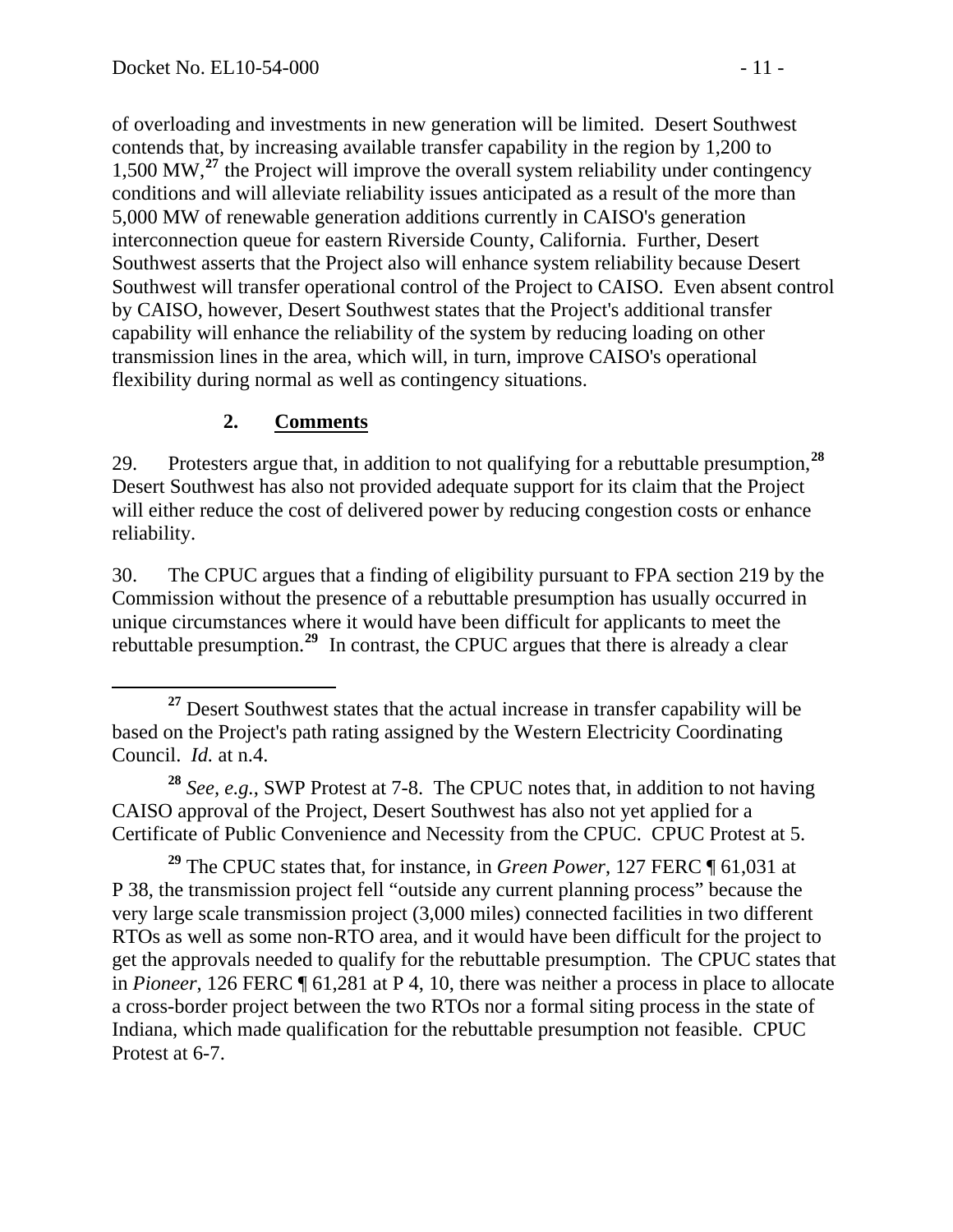process in place for Desert Southwest to receive CAISO and CPUC approval to qualify for the rebuttable presumption, but Desert Southwest has not done so yet.

31. Other protestors contend that where the Commission has found sufficient evidence to satisfy the requirements of FPA section 219 without relying on a rebuttable presumption, the applicant had submitted comprehensive and clear data, including engineering data, testimony, and a load flow analysis so the Commission could verify that the project enhanced reliability or reduced congestion costs.**[30](#page-11-0)** In contrast, M-S-R/SVP and TANC assert that Desert Southwest has simply provided a recycled Economic Benefit Analysis and not the comprehensive engineering studies and testimony required.

32. TANC, M-S-R/SVP, and the CPUC also argue that "outside studies" are important to meet the burden of proof under FPA section 219. TANC and M-S-R/SVP point to the submission of an "outside study" by the Brattle Group that confirmed the applicant's own results in *Green Power*, **[31](#page-11-1)** and the CPUC argues that in *Green Energy*, **[32](#page-11-2)** the Commission rejected the applicant's claim that its own studies qualified the project under FPA section 219.

33. Additionally, protesters claim that past applicants that were granted incentives provided studies of the impact of their proposed projects on the broader system.**[33](#page-11-3)** M-S-R/SVP and TANC argue that Desert Southwest failed to provide sufficient information regarding other projects in the region, the transmission plans of CAISO, or the impact of the Project on the system as a whole.

34. TANC, M-S-R/SVP, and Six Cities further assert that the Project will be duplicative of existing and potential projects in the area that intend to facilitate the delivery of renewable resources to the Los Angeles basin,**[34](#page-11-4)** underscoring the importance

<span id="page-11-1"></span>**<sup>31</sup>** TANC Protest at P 21; M-S-R-/SVP Protest at P 23 (citing *Green Power*, 127 FERC ¶ 61,031 at P 41).

**<sup>32</sup>** CPUC Protest at 7 (citing *Green Energy*, 129 FERC ¶ 61,165 at P 60).

<span id="page-11-3"></span><span id="page-11-2"></span>**<sup>33</sup>** M-S-R/SVP Protest at P 22-23 (citing *So. Cal. Edison Co.*, 129 FERC ¶ 61,246 at P 25-27; *Green Power*, 127 FERC ¶ 61,031 at P 41).

<span id="page-11-4"></span>**<sup>34</sup>** M-S-R/SVP notes that the SoCal Edison 500 kV DVP1 line already serves the area and that SoCal Edison has proposed a second 500 kV line (Colorado River-Devers

(continued…)

<span id="page-11-0"></span> $\overline{a}$ **<sup>30</sup>** TANC Protest at P 21 (citing *Pioneer*, 126 FERC ¶ 61,281, as an example where the applicant submitted witness testimony supporting comprehensive power flow analyses and *Tallgrass*, 125 FERC ¶ 61,248 at P 42, where the applicant commissioned two studies of the proposed project considering the comprehensive plans for transmission expansion in its RTO).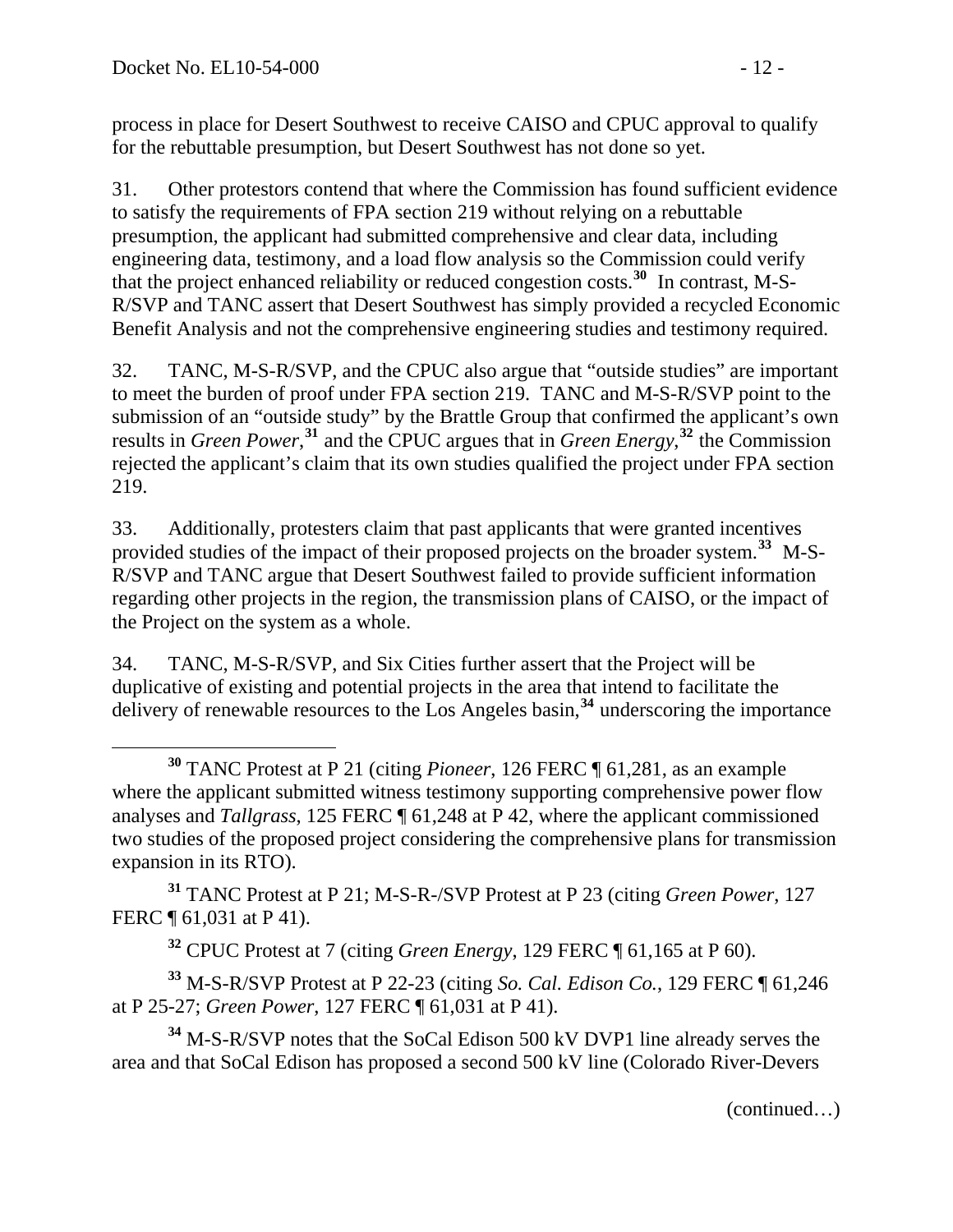of regional planning to ensure that potentially conflicting or duplicative transmission projects are tailored to the needs of the region. The CPUC argues that Desert Southwest's studies are no substitute for CAISO's robust planning process, which will determine the reliability needs of the region, and that Desert Southwest's claims of increased transfer capacity resulting from the Project have not been verified by CAISO. Further, the CPUC says that Desert Southwest has not demonstrated that the Project is the best choice to reduce actual congestion and ensure reliability.

35. Finally, Protestors assert that Desert Southwest proposes to relieve *future*  congestion that it envisions will materialize if proposed generation projects are fully developed and fails to explain how the Project will address *current* congestion or reliability problems. TANC states that there is no basis for planning on the assumption that all of the generation in the CAISO queue will come to fruition. Thus, according to protesters, the Project's congestion benefits are too speculative to overcome the lack of a regional process or state approval.

### **3. Desert Southwest's Answer**

36. Desert Southwest agrees that it does not meet the rebuttable presumption that FPA section 219's criteria have been met, but states that the Petition presents evidence that the Project will maintain reliability and/or reduce congestion, thereby independently satisfying FPA section 219's requirements. More specifically, Desert Southwest states that the Project will increase transfer capability in the region by 1,200 to 1,500 MW, which will reduce existing as well as anticipated congestion and thereby reduce the price of delivered power. Further, because the increased transfer capability will be placed under the control of CAISO, the Project will support the reliability of the transmission system by providing operational flexibility. Desert Southwest also asserts that the Project will provide much needed access to significant renewable energy resources and reduce the price of power by encouraging the competitive development of those resources.

37. In response to protesters' concerns that the Economic Benefit Analysis submitted does not take into account CAISO's regional transmission plans, Desert Southwest states that its Economic Benefit Analysis demonstrates that the Project will reduce congestion and contribute to the reliability of the transmission system and therefore is sufficient to justify a finding that the Project satisfies the requirements of FPA section 219.

 $\overline{a}$ #2 or CRD2) to serve the region. M-S-R/SVP states that both CRD2 and the Project would run parallel to, and completely duplicate, the portion of DPV1 between Blythe and the Colorado River Substation. *Id.* P 26.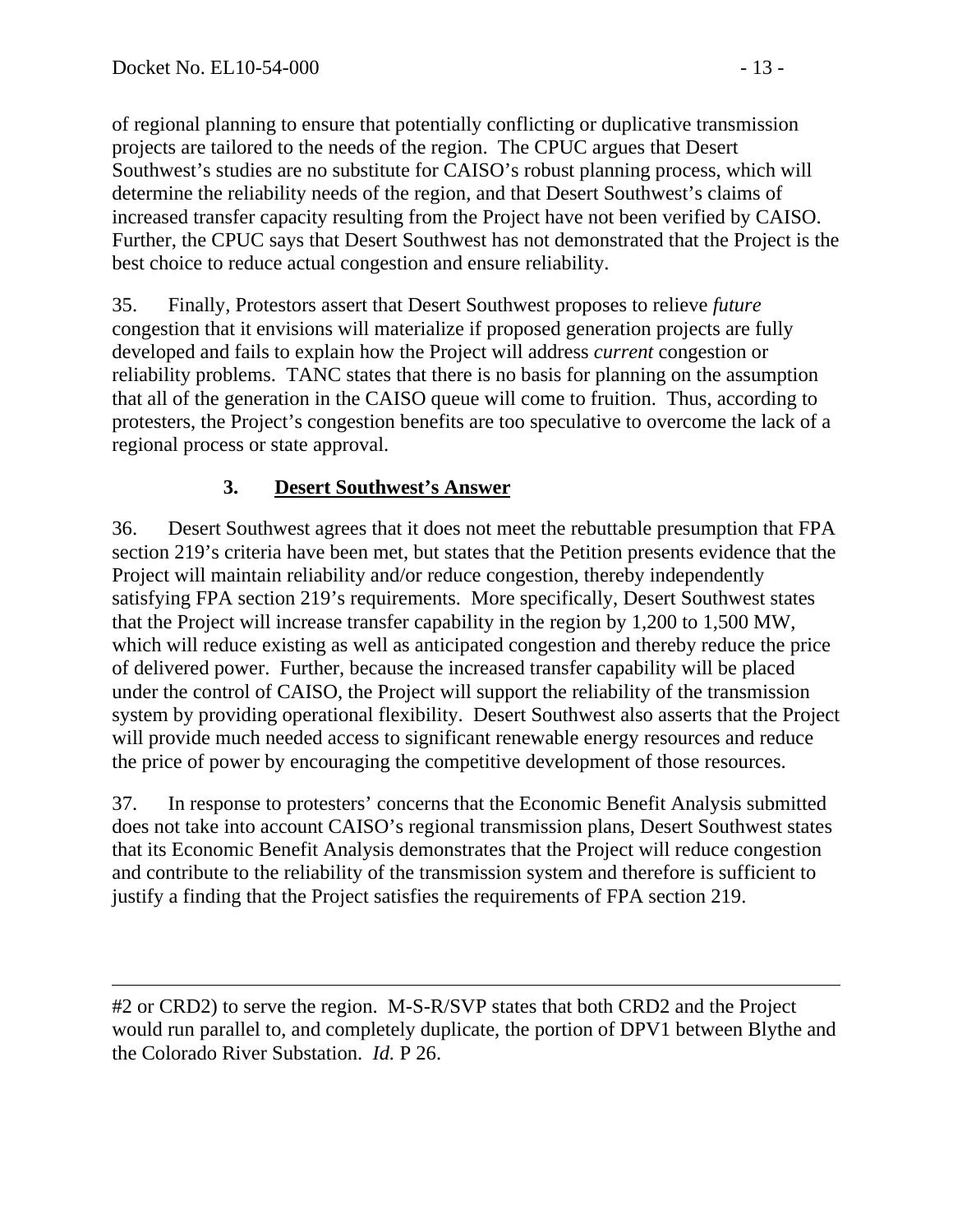38. With respect to protesters' broader concerns regarding the regional plan, Desert Southwest notes that the Project must still be approved as part of CAISO's transmission planning process and that, as discussed further below, it has conditioned the appropriate rate incentives on CAISO's acceptance of Desert Southwest as a Participating Transmission Owner.**[35](#page-13-0)**

39. Finally, in response to assertions that anticipated transmission congestion in the region is too speculative to support a finding that the Project will reduce congestion, Desert Southwest argues that while it is true that all of the proposed generation currently in CAISO's queue may not be developed, there will still be significant congestion impacts if even a fraction of those generation facilities are interconnected to what is an already heavily congested system. Additionally, Desert Southwest notes that DOE has found the region to be a critical congestion area in which Southern California needs new transmission capacity to reach generation sources outside the region for reliability, economics, and compliance with the state's RPS.

### **4. Commission Determination**

40. Since the Project has not received approval through CAISO's transmission planning process or received construction approval from the relevant state authorities, Desert Southwest is not entitled to the rebuttable presumption that the Project is needed to ensure reliability or reduce congestion. We disagree with protests that Desert Southwest cannot otherwise demonstrate that it qualifies for incentives pursuant to FPA section 219 if the Project has not received approval in CAISO's transmission planning process or construction approval from the CPUC in order to qualify for the rebuttable presumption. Order No. 679 explicitly permits applicants not meeting the criteria for the rebuttable presumptions to "nonetheless demonstrate that their project is needed to maintain reliability or reduce congestion by presenting us a factual record that would support such findings."<sup>[36](#page-13-1)</sup> Our review of the record indicates that Desert Southwest has adequately met these requirements.

41. Desert Southwest has submitted a detailed study prepared by an independent consultant, which shows that the Project will enhance the economic efficiency of operating the CAISO system by reducing transmission congestion. We are not persuaded by protesters' arguments that the Economic Benefit Analysis does not amount to comprehensive and clear evidence that the Project ensures reliability or reduces congestion costs. To the contrary, Desert Southwest provided the Commission with an extensive study that included twelve months of congestion data, contingency data for

<span id="page-13-0"></span>**<sup>35</sup>** Desert Southwest Answer at 7.

<span id="page-13-1"></span>**<sup>36</sup>** Order No. 679, FERC Stats. & Regs. ¶ 31,222 at P 57.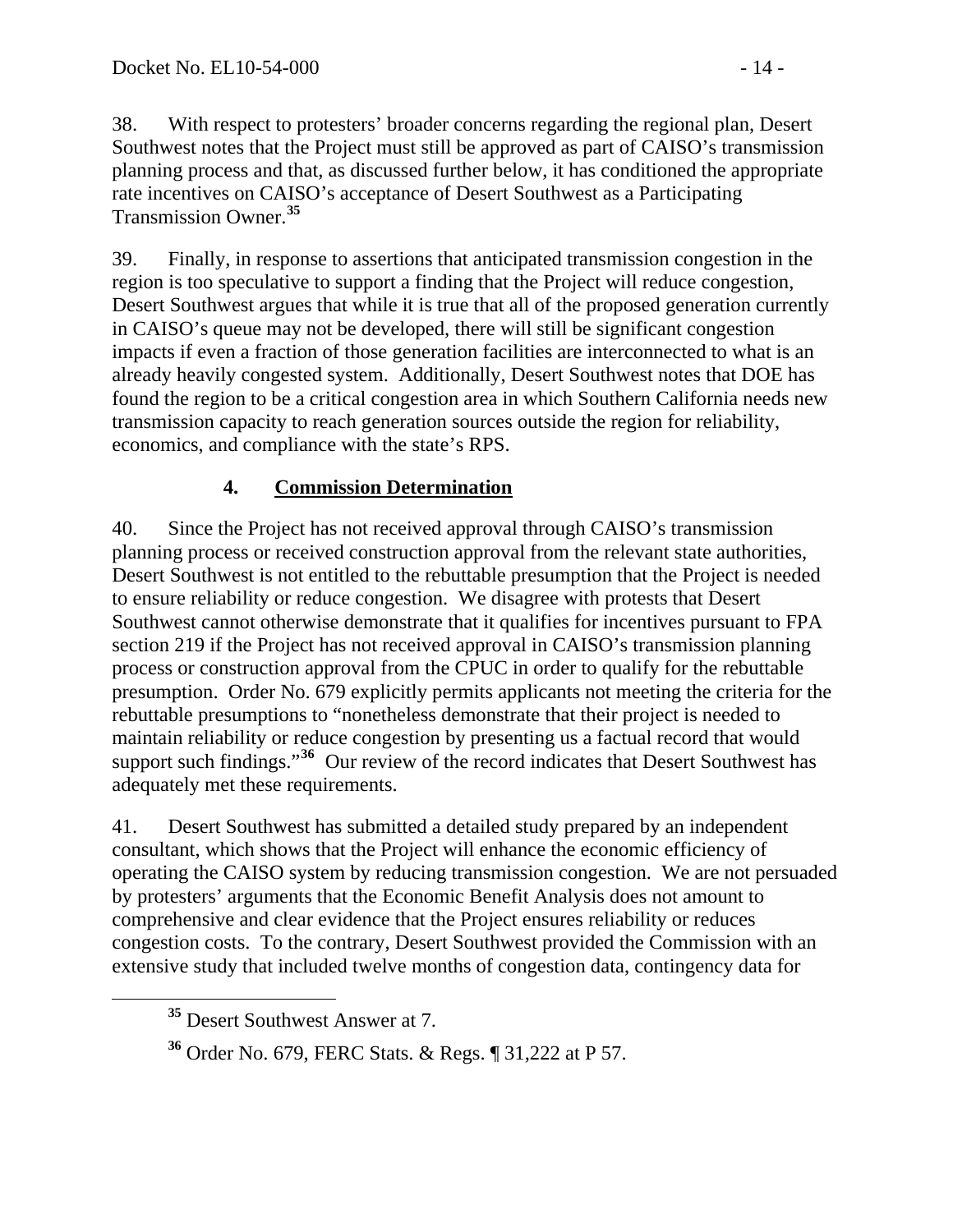over 140 contingencies at over 65 junctions, power flow under various scenarios, and a table of locational marginal price data for the area with or without the Project, providing the Commission with sufficient data to determine the Project's impact on the region. The contingency data submitted confirms Desert Southwest's claim that the Project will not have adverse effects on other transfer capability or require system upgrades resulting from the additional capacity. Protestors have not submitted specific data that contradicts the data provided by Desert Southwest in support of the Project's ability to ensure reliability.

42. Desert Southwest's Economic Benefit Analysis is distinguishable from prior cases where the applicant's proffered study was deemed insufficient. For instance, in *Green Energy*, the Commission found that an arbitrarily selected four-week sample period of data was too narrow a time period for the Commission to evaluate whether the applicant's projected cost savings associated with reduced congestion were an accurate representation.**[37](#page-14-0)** In contrast, the Economic Benefit Analysis provides a large sample window of cost savings by including a full year's worth of data. Additionally, unlike the applicant's study in *Green Energy*, **[38](#page-14-1)** but similar to that accepted in *Tallgrass*, **[39](#page-14-2)** the Economic Benefit Analysis considers multiple generation construction scenarios that demonstrate the benefit of the Project under numerous generation development scenarios. Desert Southwest's contingency analysis also considers more junctions under various scenarios than that provided in *Green Energy*.<sup>[40](#page-14-3)</sup> Further, the Economic Benefit Analysis is also more robust than in recent cases in which the Commission found studies accompanying large generator interconnection agreements were insufficient to satisfy section 219 of the FPA.**[41](#page-14-4)**

43. We also disagree with the argument that an "outside study," i.e., one not prepared by the applicant, is needed to satisfy FPA section 219's requirements. Although Desert Southwest has submitted a study prepared by an independent consultant, the key element for consideration is whether the applicant presents comprehensive and clear evidence that

<span id="page-14-0"></span> **<sup>37</sup>** *See Green Energy*, 129 FERC ¶ 61,165 at P 28, *order on reh'g*, 130 FERC ¶ 61,117 at 18.

**<sup>38</sup>** *See Green Energy*, 130 FERC ¶ 61,117 at 23-24.

<span id="page-14-2"></span><span id="page-14-1"></span>**<sup>39</sup>** *See* Tallgrass Transmission, LLC's filing in Docket No. ER09-35-000, Exh. TGT-102 (Oct. 3, 2008).

**<sup>40</sup>** *See Green Energy*, 130 FERC ¶ 61,117 at 25.

<span id="page-14-4"></span><span id="page-14-3"></span>**<sup>41</sup>** *See So. Cal. Edison Co.*, 133 FERC ¶ 61,107, at P 43 (2010); *So. Cal. Edison Co.*, 129 FERC ¶ 61,246 at P 27.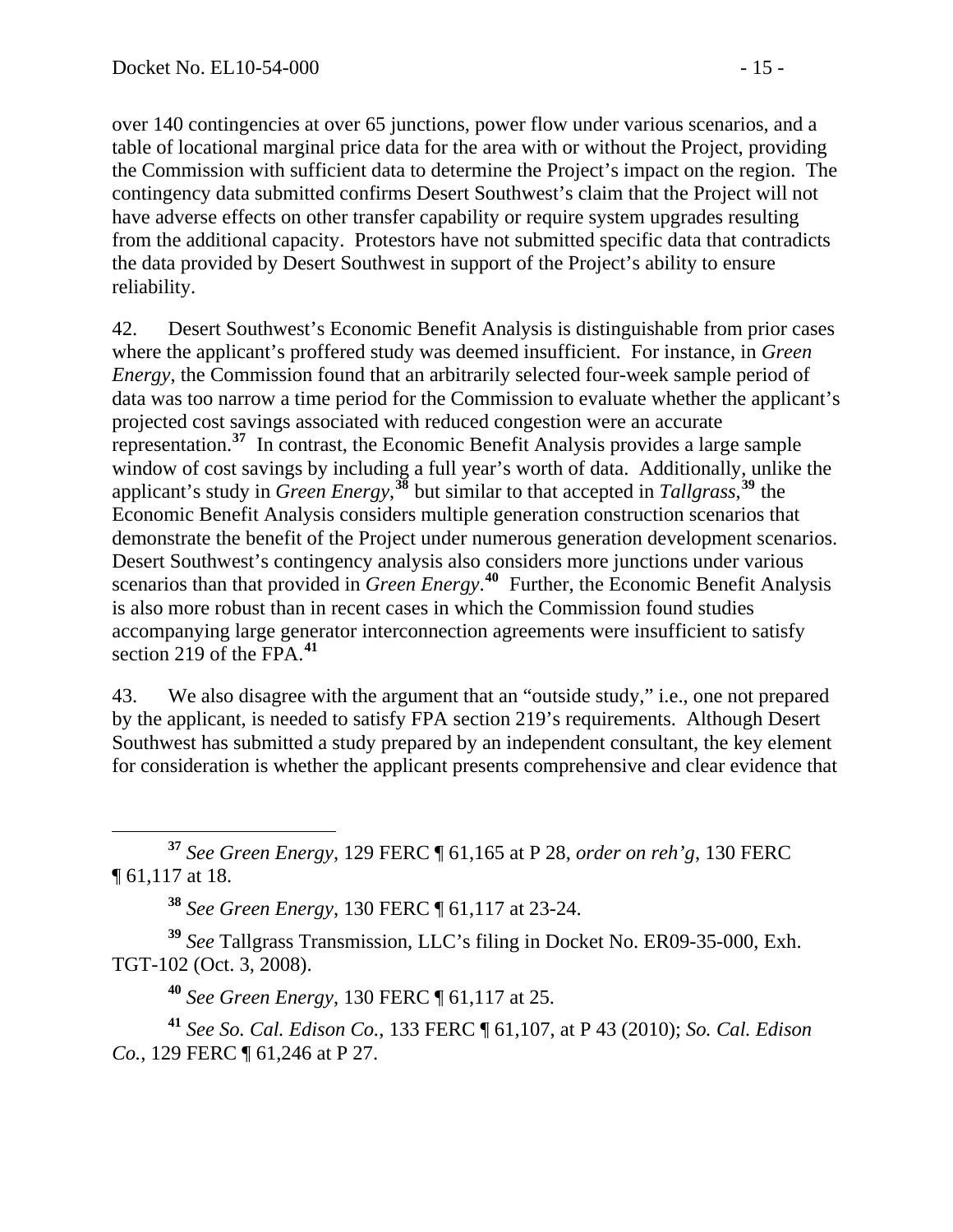its transmission project ensures reliability or reduces congestion, which may be sufficiently demonstrated with a study prepared by the applicant.**<sup>42</sup>**

44. We do not agree with protests that the Economic Benefit Analysis fails to take into account other projects in the area or the impacts of the Project on the broader system. In fact, the study made reasonable assumptions as to the effect of other transmission projects on the power grid in 2014, by modifying the CAISO planning case to some extent to include certain other projects that are expected to be developed as well as a reasonable increase in load at the time of service. The contingency study performed by Desert Southwest also makes reasonable assumptions regarding the topology of the network, expected loading, and likely outages and provides data for an expansive group of junctions in a critically congested area. Additionally, we reiterate that it is the Commission's policy to review each request for incentives on its own merits and on a case-by-case basis.**[43](#page-15-0)** Order No. 679 does not require comparison of competing projects in a region but only the assessment of whether the incentive applicant has met the requirements of FPA section 219 and Order No. 679. We therefore dismiss arguments that the Economic Benefit Analysis failed to make reasonable assumptions of the Project in comparison with other proposed projects.

45. In response to concerns that Commission action on this Petition may substitute or influence the decisions to be made by CAISO in its transmission planning process, we note that Desert Southwest has acknowledged that the Project must still be approved as part of CAISO's transmission planning process.**[44](#page-15-1)** As part of this process, CAISO will determine whether the Project is duplicative or conflicts with existing or other proposed projects and decide which projects are most effective at reducing congestion and ensuring reliability for the region. Nothing in this order changes the manner in which CAISO evaluates projects, nor do our findings regarding Desert Southwest's satisfaction of the requirements under FPA section 219 prejudge the determinations of the regional

<span id="page-15-0"></span>**<sup>43</sup>** *ITC Great Plains LLC*, 126 FERC ¶ 61,223, at P 44 (2009) (*ITC Great Plains*) (citing *Pacific Gas & Electric Company*, 123 FERC ¶ 61,067; *Central Maine Power Company*, 125 FERC ¶ 61,079 (2008)).

<span id="page-15-1"></span>**<sup>44</sup>** If CAISO does not approve the Project in its transmission planning process, then Desert Southwest indicates that further development of the Project may not continue. *See* Desert Southwest Answer at 13 ("[Desert Southwest] recognizes that approval under CAISO's [transmission planning process] is critical to the success of the Project…").

**<sup>42</sup>** *See Green Energy*, 129 FERC ¶ 61,165 at P 29 (describing previous instances where the Commission has granted requests for rate incentives while relying on internal studies, and, in several cases only, external studies).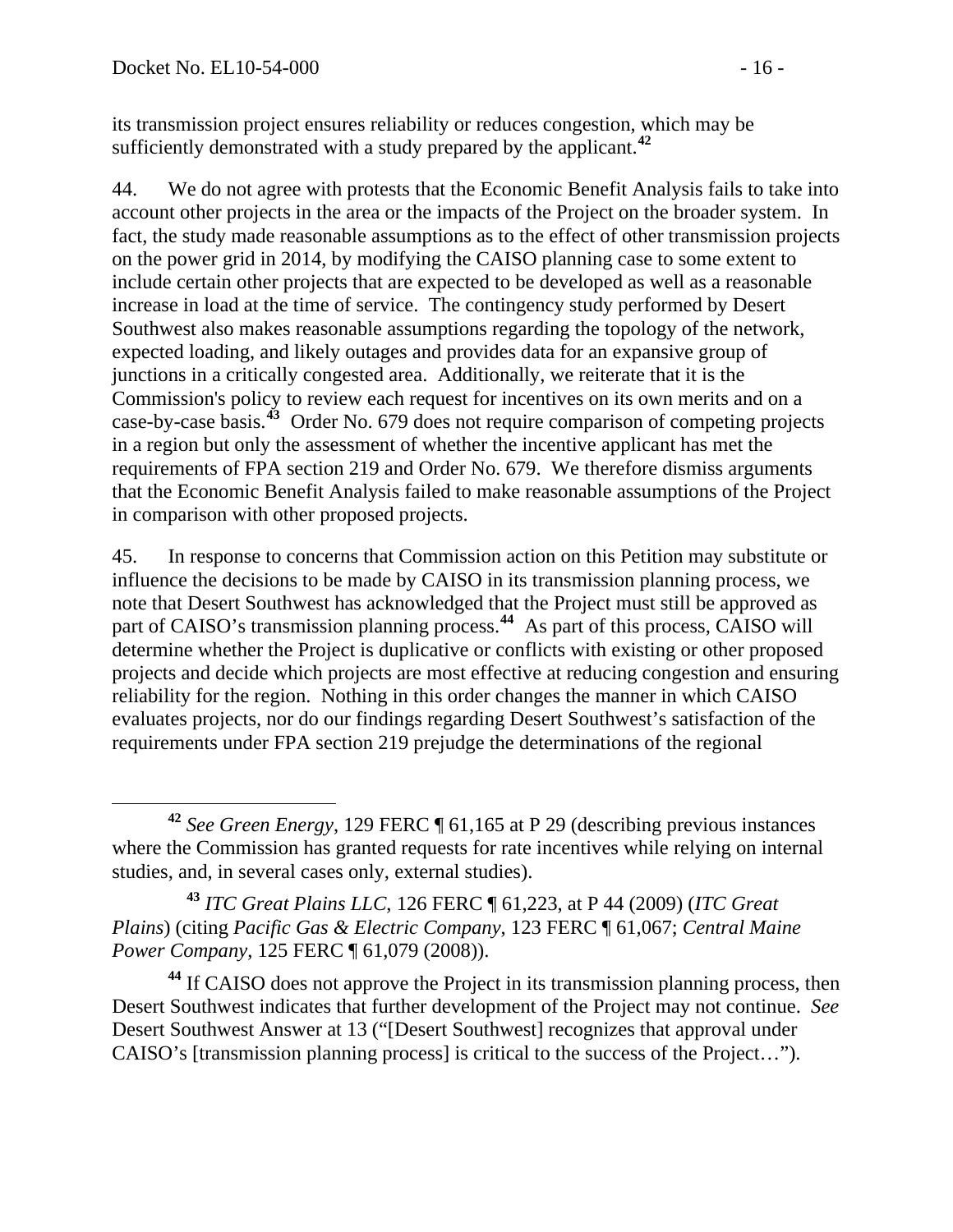transmission expansion plans of CAISO.**<sup>45</sup>** Here, we are reviewing only whether the specific project proposed by Desert Southwest meets the requirements for incentives under Commission policy.

### **D. Nexus Requirement and Requested Incentives**

46. In addition to satisfying FPA section 219's requirement that a project ensure reliability or reduce the cost of delivered power by reducing congestion, an applicant must demonstrate that there is a nexus between the incentive sought and the investment being made. In Order No. 679-A, the Commission clarified that the nexus test is met when an applicant demonstrates that the total package of incentives requested is "tailored to address the demonstrable risks or challenges faced by the applicant."**[46](#page-16-0)**

47. As part of the evaluation of whether the incentives requested are tailored to address the demonstrable risks or challenges faced by the applicant, the Commission has found the question of whether a project is "routine" to be particularly probative. In *BG&E*, the Commission provided guidance on the factors that it will consider when determining whether a project is routine.**[47](#page-16-1)** The Commission stated that it will consider all relevant factors presented by the applicant, including evidence on: (1) the scope of the project (e.g., dollar investment, increase in transfer capability, involvement of multiple entities or jurisdictions, size, effect on region); (2) the effect of the project (e.g., improving reliability or reducing congestion costs); and (3) the challenges or risks faced by the project (e.g., siting, long lead times, regulatory and political risks, specific financing challenges, other impediments). The Commission also explained that when an applicant has adequately demonstrated that the project for which it requests an incentive is not routine, that applicant has shown, for purposes of the nexus test, that the project faces risks and challenges that merit an incentive.**[48](#page-16-2)**

48. Based on the evidence, we find that Desert Southwest has demonstrated that the Project is not routine. We also conclude that Desert Southwest has demonstrated that the total package of incentives, as conditioned in this order, is tailored to the risks and challenges faced by the Project. The nexus between each requested incentive and the particular risks and challenges Desert Southwest faces in connection with the Project are discussed below.

**<sup>48</sup>** *Id*. P 54.

**<sup>45</sup>** *See Tallgrass*; 125 FERC ¶ 61,248 at P 43; *Pioneer*, 126 FERC ¶ 61,281 at 40.

**<sup>46</sup>** Order No. 679-A, FERC Stats. & Regs. ¶ 31,236 at P 40.

<span id="page-16-2"></span><span id="page-16-1"></span><span id="page-16-0"></span>**<sup>47</sup>** *Baltimore Gas & Elec. Co.*, 120 FERC ¶ 61,084, at P 52-55 (2007), *reh'g denied*, 123 FERC ¶ 61,262 (2008) (*BG&E*).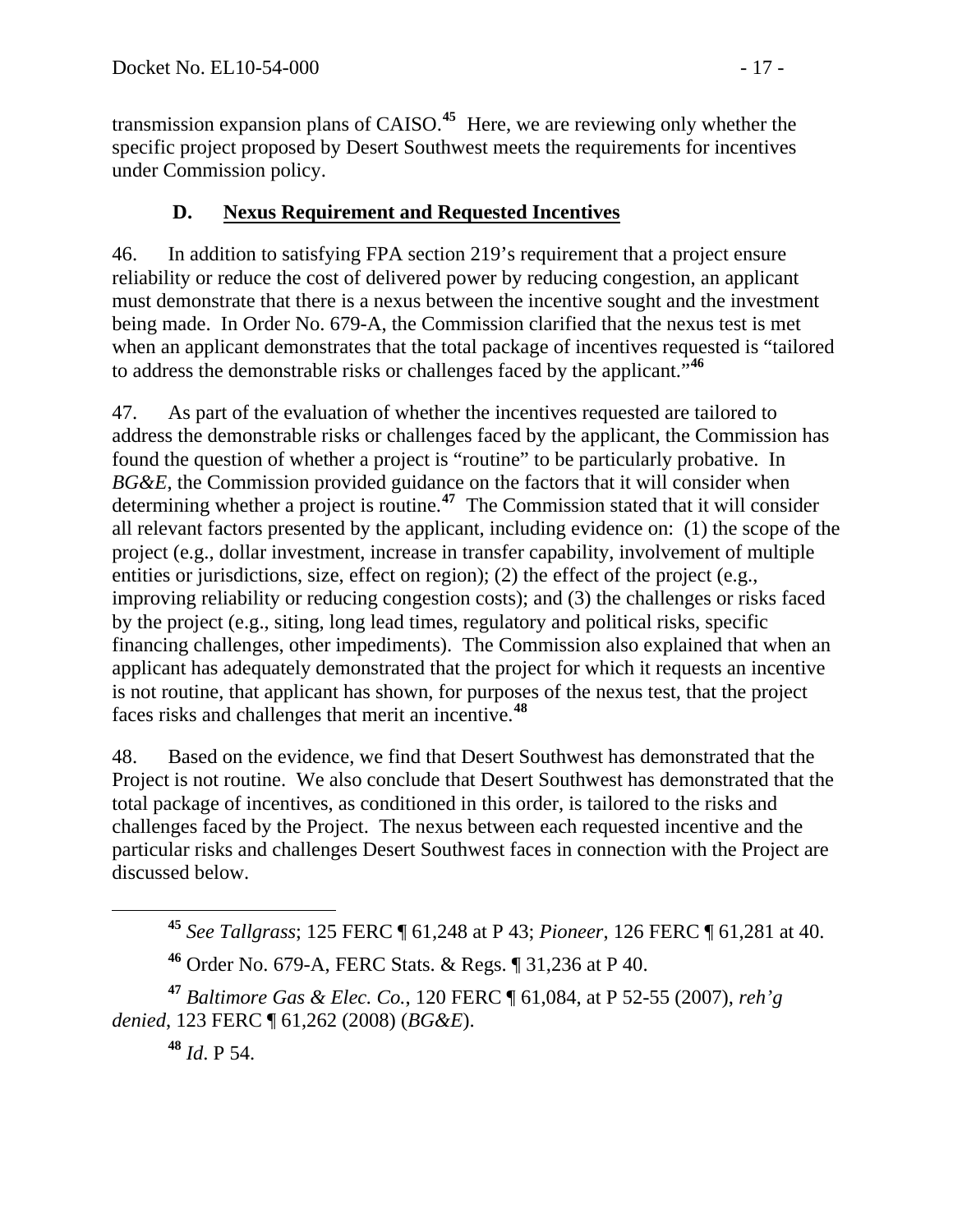## **1. Non-Routine Nature of Project**

### **a. Desert Southwest's Proposal**

49. Desert Southwest argues that the Project is not routine, since it will require an investment of approximately \$350 million and will increase transfer capability by 1,200 to 1,500 MW. As a result, Desert Southwest states that the Project will reduce future and existing congestion, improve reliability, and facilitate the delivery of power from location constrained renewable energy and other resources in eastern Riverside County, California to load centers in Southern California.

50. Desert Southwest also states that the Project requires numerous siting and permitting approvals from multiple agencies and has a long lead time. While it began the siting and permitting process in 2002, Desert Southwest states that, going forward, the Project's construction will be subject to Bureau of Land Management approval of methods and techniques, as well as negotiation with multiple private landowners. Desert Southwest claims that to date such risks have been unilaterally borne by Desert Southwest and the Project's sponsors but that it must attract additional capital and secure financing in order for the Project to proceed. Desert Southwest argues that the Project's risks and today's difficult economic climate present significant challenges to financing the Project. For these reasons, Desert Southwest states that the Project is not routine and merits incentive rate treatment.

### **b. Comments**

51. Protesters argue that Desert Southwest has not satisfied the nexus test and has not shown that that there is anything exceptional or non-routine about the Project. TANC, M-S-R/SVP, and SWP argue that the Project is being built by a single entity in a single state where there is existing transmission already available and planned for the area. Six Cities assert that the Project's desert location does not make it more risky and challenging to complete absent a more detailed showing of unique locational challenges, pointing out that it will be adjacent to an existing transmission line. Six Cities also states that it is unclear why incentives are necessary to mitigate the risks and challenges of a lengthy lead time when seven years of the claimed ten-year lead time already have passed.

52. Six Cities, TANC, the CPUC, and M-S-R/SVP also question Desert Southwest's claim that the Project requires numerous siting and permitting approvals from multiple agencies, given that Desert Southwest states that it has received all the necessary state permits for the Project and its California Environmental Quality Act review was completed in December 2007. The CPUC states that Desert Southwest has not provided any evidence that obtaining the remaining siting and permitting approvals is difficult or non-routine for a California transmission line.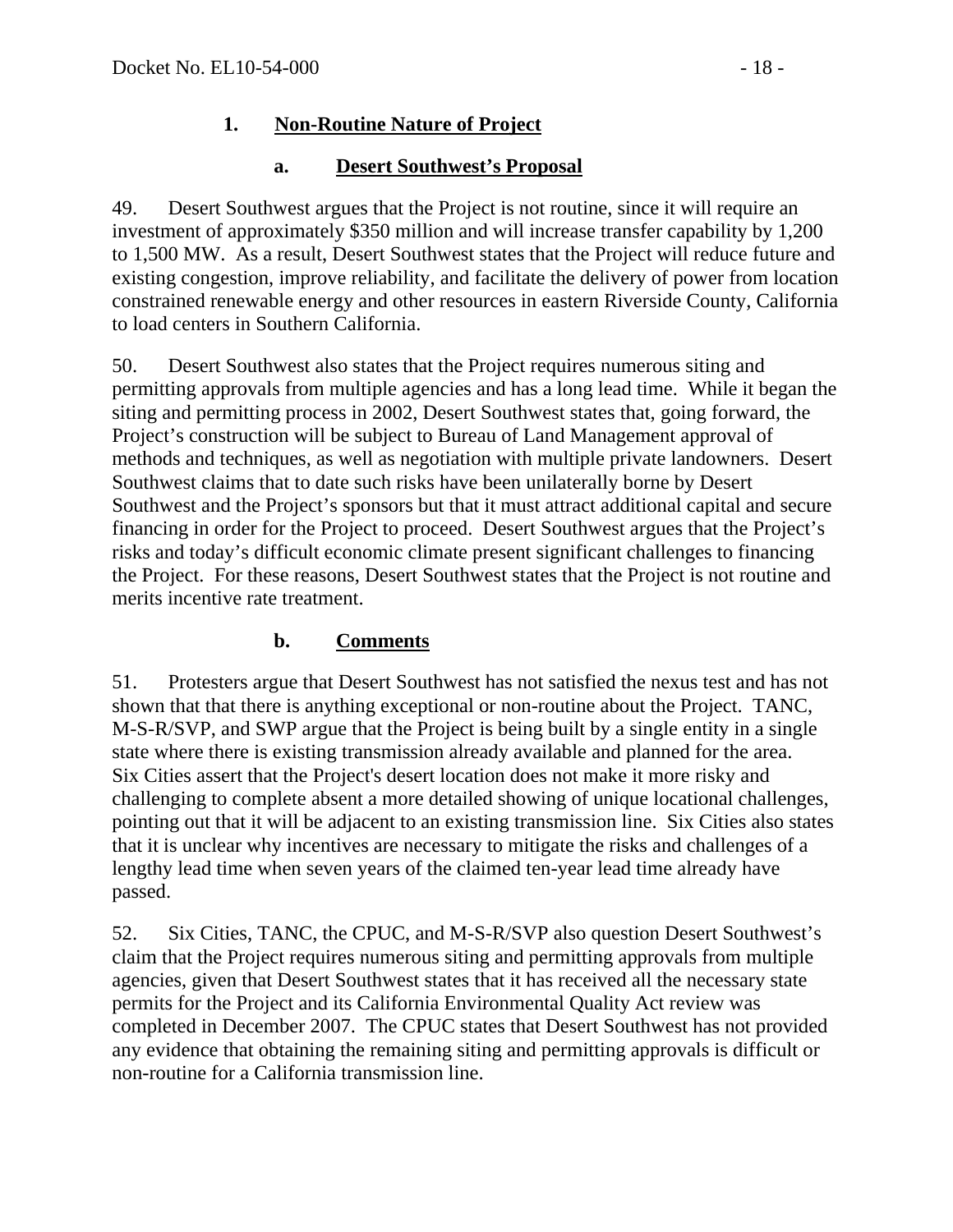53. Six Cities, TANC and M-S-R/SVP argue that since Desert Southwest's application has been accepted in Phase I of a DOE loan guarantee program, this factor further mitigates the alleged risk the Project faces. SWP states that Desert Southwest has made no attempt at showing that its financing availability depends on the incentives or that its credit rating would suffer without the incentives. To the contrary, SWP argues that Desert Southwest has indicated that the success or abandonment of the Project depends on receiving DOE funding, not whether or not the Commission grants incentive rate treatment. Finally, the CPUC argues that Desert Southwest has provided no evidence that it faces non-routine financing challenges.

54. The CPUC argues that the Project's transfer capability and approximate cost alone do not make the Project non-routine, given that the transfer capacity has not been verified by CAISO and the cost estimate has not been examined by the CPUC in a cost/benefit analysis. Therefore, the CPUC states that these claims should be given little weight in determining if the Project is routine because the actual cost might be lower, which would impact the risk of the investment.

### **c. Desert Southwest's Answer**

55. Desert Southwest responds that the fact that the Project is in an advanced permitting stage does not make it routine. Specifically, Desert Southwest states that the Project will continue to face regulatory hurdles and unexpected risks through the development process, such as the possibility that the Project may now need a Certificate of Public Convenience and Necessity from the CPUC. Desert Southwest further argues that even if a Certificate of Public Convenience and Necessity is not required, the Project continues to face numerous and significant development challenges, including acquiring rights to cross open space deserts from local agencies; complying with local land use regulations; negotiating land rights with private landowners; and constructing the Project in accordance with Bureau of Land Management's requirements.

56. Further, Desert Southwest argues that, contrary to protestors' assertions, the risks associated with developing the Project will not be mitigated by a DOE loan guarantee because Desert Southwest was forced to defer entering Phase 2 of the program. Desert Southwest asserts that as a result of losing the opportunity to receive the DOE loan guarantee, Desert Southwest faces a much greater challenge in financing the Project.

### **d. Commission Determination**

57. Desert Southwest has presented evidence on the Project's scope, as well as the risks and challenges faced by the Project. The Project must receive siting approval from several agencies and will face significant development challenges, such as being subject to Bureau of Land Management's approval of methods and techniques for constructing the Project; and/or obtaining a Certificate of Public Convenience and Necessity from the CPUC. The Project also has a long lead-time, since it is not expected to be in-service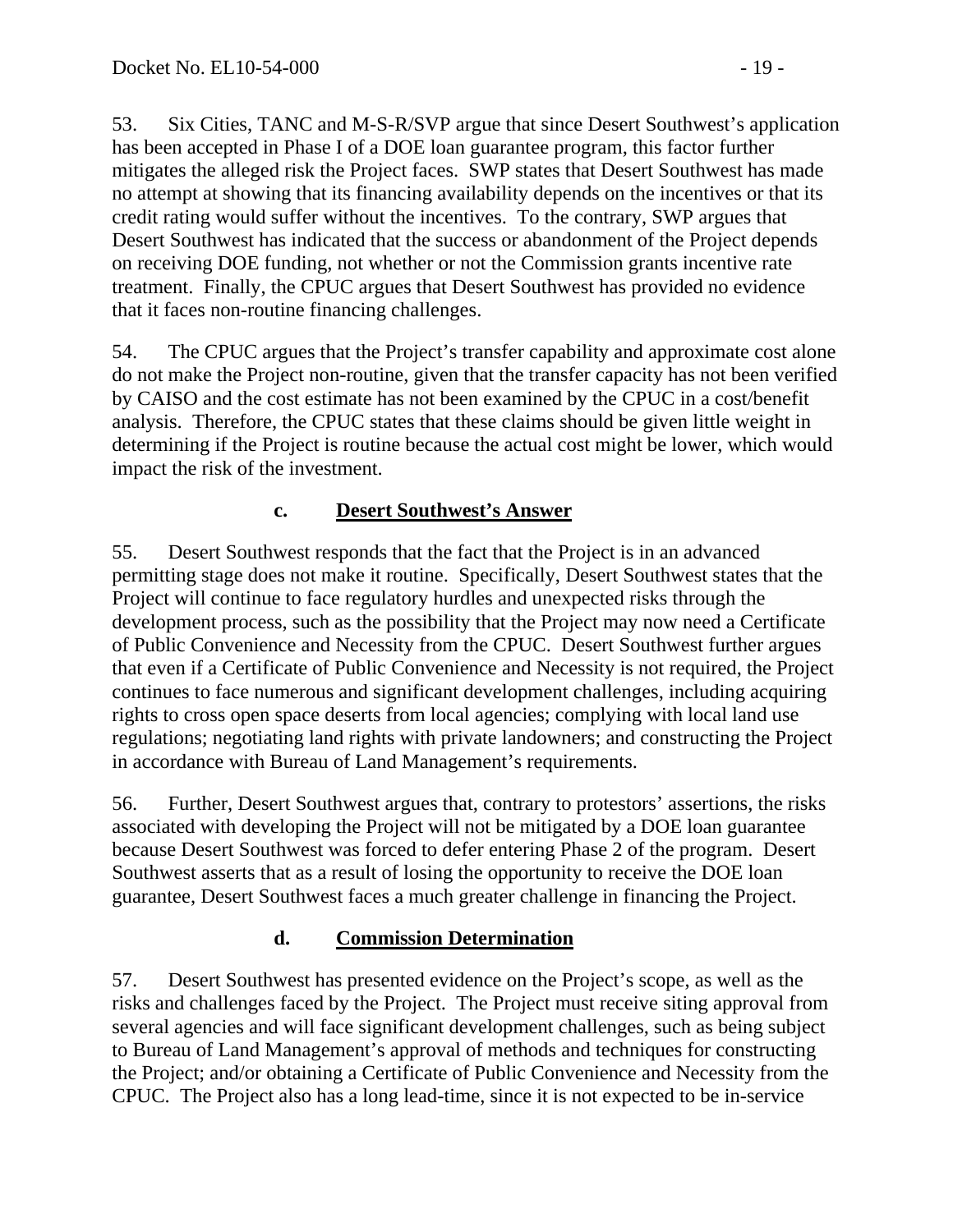until sometime in 2013, during which it will have exposure to unforeseen circumstances that are outside of Desert Southwest's control. In addition, Desert Southwest has invested approximately \$7 million in the Project prior to obtaining approval and states that it expected to spend an equal amount in 2010, thereby exposing the Project's developers to the risk of being unable to obtain financing in a credit-constrained environment. Further, as clarified by Desert Southwest, it has deferred entering Phase 2 of the DOE loan guarantee program and will continue to face challenges in financing the Project.

58. Additionally, the Project represents an investment of approximately \$350 million by an independently-owned transmission company that will increase transfer capability in the region by 1,200 to 1,500 MW. The Commission has previously found that, in addition to other considerations, construction or enhancement of transmission facilities to provide access to remote, location-constrained renewable resources is not routine.**[49](#page-19-0)** We find that the Project will provide the following regional benefits: serving location constrained solar and wind energy resources, which will assist in meeting California's RPS goals, and; alleviating reliability issues anticipated as a result of the more than 5,000 MW of renewable generation additions currently in CAISO's generation interconnection queue for eastern Riverside County, California.

59. For these reasons, we find that Desert Southwest has adequately demonstrated that its Project is not routine.

# **2. Construction Work In Progress**

## **a. Desert Southwest's Proposal**

60. Desert Southwest requests 100 percent recovery of its prudently-incurred CWIP costs in rate base. As an independent transmission company without its own rate base, Desert Southwest proposes to recover the Project's CWIP under CAISO's OATT, subject to CAISO's acceptance of Desert Southwest as a Participating Transmission Owner. Desert Southwest states that it would propose a specific ROE level prior to commencement of CWIP recovery in rate base.

61. Desert Southwest explains that it has already invested over \$7 million since 2002 in order to obtain federal and state permits for the Project, and that it faces significant challenges to financing and developing the remainder of the \$350 million project in today's credit constrained economy. Desert Southwest states that the CWIP incentive will provide it with a predictable cash flow and reduce the cost of financing, enabling the Project to move forward in a timely manner. Desert Southwest believes that without the

<span id="page-19-0"></span>**<sup>49</sup>** *PacifiCorp*, 125 FERC ¶ 61,076, at P 45 (2008).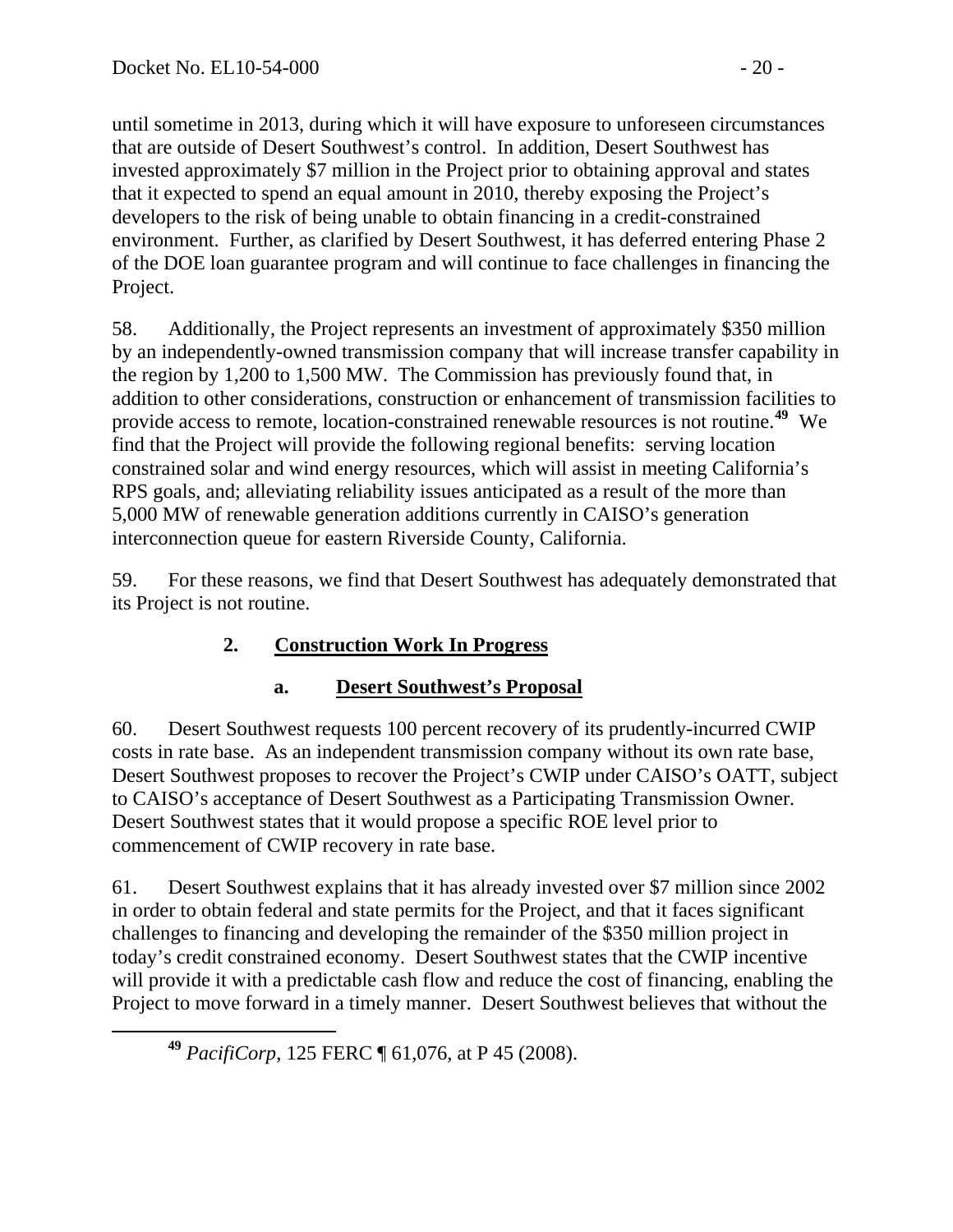CWIP incentive, it is likely to incur higher debt service costs and its credit rating will decline.

62. Desert Southwest argues that granting the CWIP incentive will also benefit consumers by providing rate stability. It notes that the Commission has previously determined that allowing a project to recover a return on CWIP in rate base avoids the sharp increase in rates that would occur if all borrowing costs are capitalized and not recovered until the project goes into service.**[50](#page-20-0)**

### **b. Comments**

63. Six Cities state that they generally do not oppose recovery of 100 percent of CWIP costs but contend that the request to recover CWIP costs should be denied absent additional clarification from Desert Southwest of when and how this incentive would be implemented. Six Cities states that Desert Southwest requests authorization for recovery of CWIP costs subject to becoming a Participating Transmission Owner but also indicates that it will not become a Participating Transmission Owner until the Project is completed and operational control has been transferred to CAISO. At that point, according to Six Cities, the full cost of the Project would be eligible for recovery through Desert Southwest's transmission revenue requirement. Six Cities argue that because it is unclear how Desert Southwest would implement after-the-fact CWIP recovery, a clarification of the recovery mechanism by which Desert Southwest proposes to implement this incentive is necessary for Commission authorization.

### **c. Commission Determination**

64. In Order No. 679, the Commission established a policy that allows utilities to include, where appropriate, 100 percent of prudently-incurred transmission-related CWIP in rate base.**[51](#page-20-1)** Order No. 679 noted that this rate treatment will further the goals of FPA section 219 by providing up-front regulatory certainty, rate stability, and improved cash flow for applicants, thereby reducing the pressures on their finances caused by investing in transmission projects.**[52](#page-20-2)**

65. We find that Desert Southwest has shown a nexus between the proposed CWIP incentive and its investment in the Project. The Project will cost approximately \$350 million and is not expected to go into service until mid-2013. The cost and timing

**<sup>52</sup>** *Id.* P 115.

<span id="page-20-2"></span><span id="page-20-1"></span><span id="page-20-0"></span>**<sup>50</sup>** Desert Southwest Petition at 20 (citing *Green Power*, 127 FERC ¶ 61,031 at P 67; *ITC Great Plains*, 126 FERC ¶ 61,223 at P 82).

**<sup>51</sup>** Order No. 679, FERC Stats. & Regs. ¶ 31,222 at P 29, 117.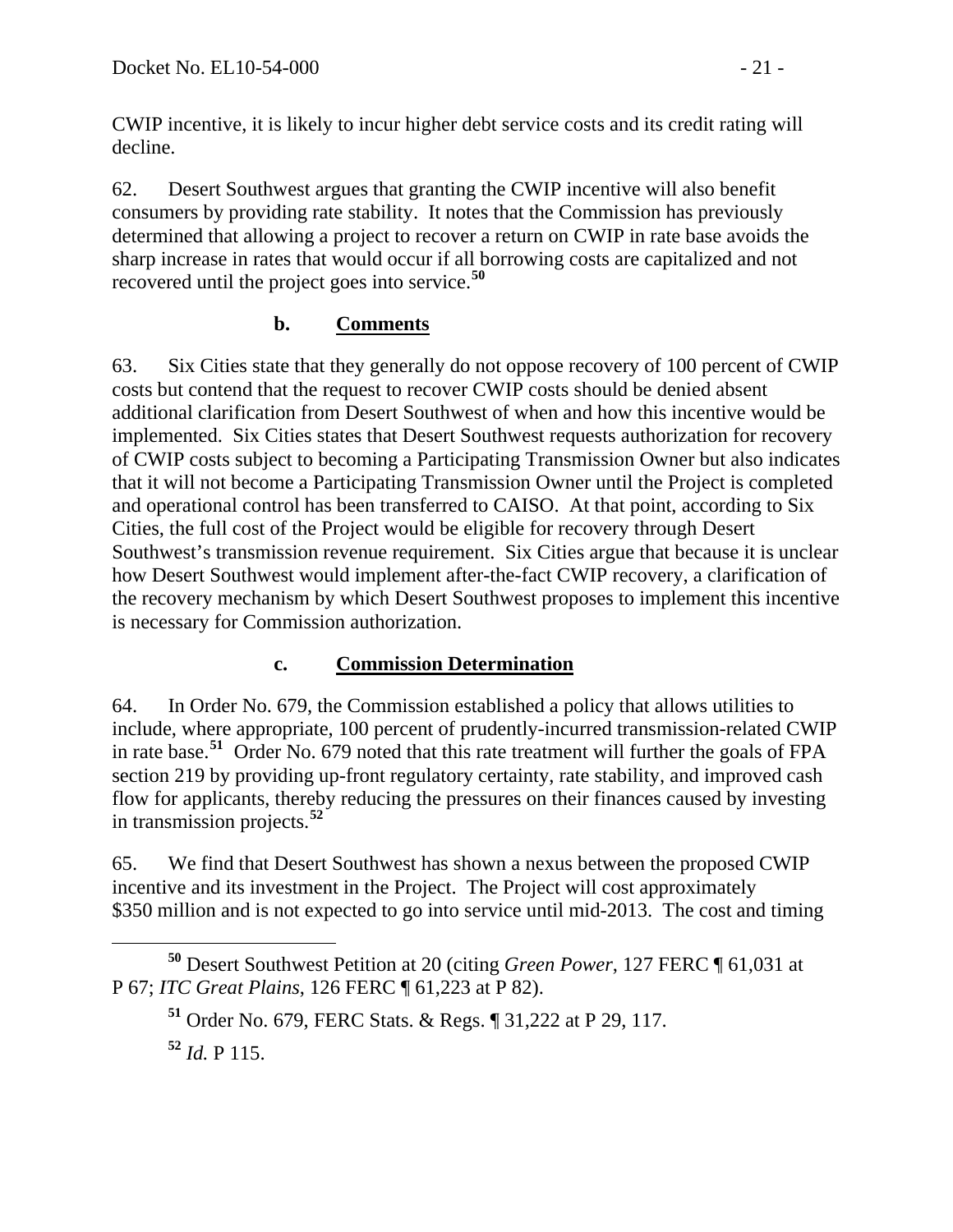for completing the Project will put pressure on Desert Southwest's finances. Granting the CWIP incentive will help ease this pressure by providing upfront certainty, improved cash flow, and reduced interest expense.

66. Further, Desert Southwest's recovery of 100 percent of CWIP in its rate base will result in better rate stability for customers. As we have previously explained, without including CWIP in rate base, a new project has no direct effect on customer rates until it begins to provide service.**[53](#page-21-0)** If the Commission does not allow Desert Southwest to include CWIP in rate base, all of the Project's borrowing costs will be accrued over several years, and then capitalized after the Project goes into service, along with a return of the investment cost through depreciation expense. Such a process would increase customers' bills more significantly than if the Commission were to allow inclusion of CWIP in rate base.**[54](#page-21-1)** By permitting Desert Southwest to recover CWIP, the Commission is mitigating this potential future rate increase to customers.

67. Our acceptance of Desert Southwest's request to recover 100 percent of CWIP in rate base is conditioned upon Desert Southwest's demonstration in a future FPA section 205 filing that its costs are prudent and result in a just and reasonable rate.<sup>[55](#page-21-2)</sup> In that filing, Desert Southwest would also need to provide a detailed explanation of its accounting methods and procedures to comply with the Commission's requirements for CWIP inclusion.**[56](#page-21-3)**

68. Desert Southwest also does not have an identifiable base of customers to whom CWIP could be assigned and, accordingly, requests recovery of CWIP in rate base under the CAISO's OATT subject to its acceptance as a Participating Transmission Owner. We note that, pursuant to the CAISO Transmission Control Agreement,**[57](#page-21-4)** Desert Southwest would not be eligible to become a Participating Transmission Owner and thus would not be able to transfer operational control of any transmission facilities to the CAISO until

**<sup>54</sup>** *See, e.g.*, *Green Power*, 127 FERC ¶ 61,031 at P 67.

**<sup>55</sup>** Order No. 679, FERC Stats. & Regs. ¶ 31,222 at P 118.

**<sup>56</sup>** 18 C.F.R. §§ 35.13(h)(38), 35.25 (2010).

<span id="page-21-4"></span><span id="page-21-3"></span><span id="page-21-2"></span>**<sup>57</sup>** The CAISO Transmission Control Agreement establishes the terms and conditions under which transmission owners become Participating Transmission Owners within the CAISO Control Area.

<span id="page-21-1"></span><span id="page-21-0"></span>**<sup>53</sup>** *See, e.g.*, *American Electric Power Serv. Corp.*, 116 FERC ¶ 61,059, at P 59 (2006), *order on reh'g*, 118 FERC ¶ 61,041, at P 27 (2007).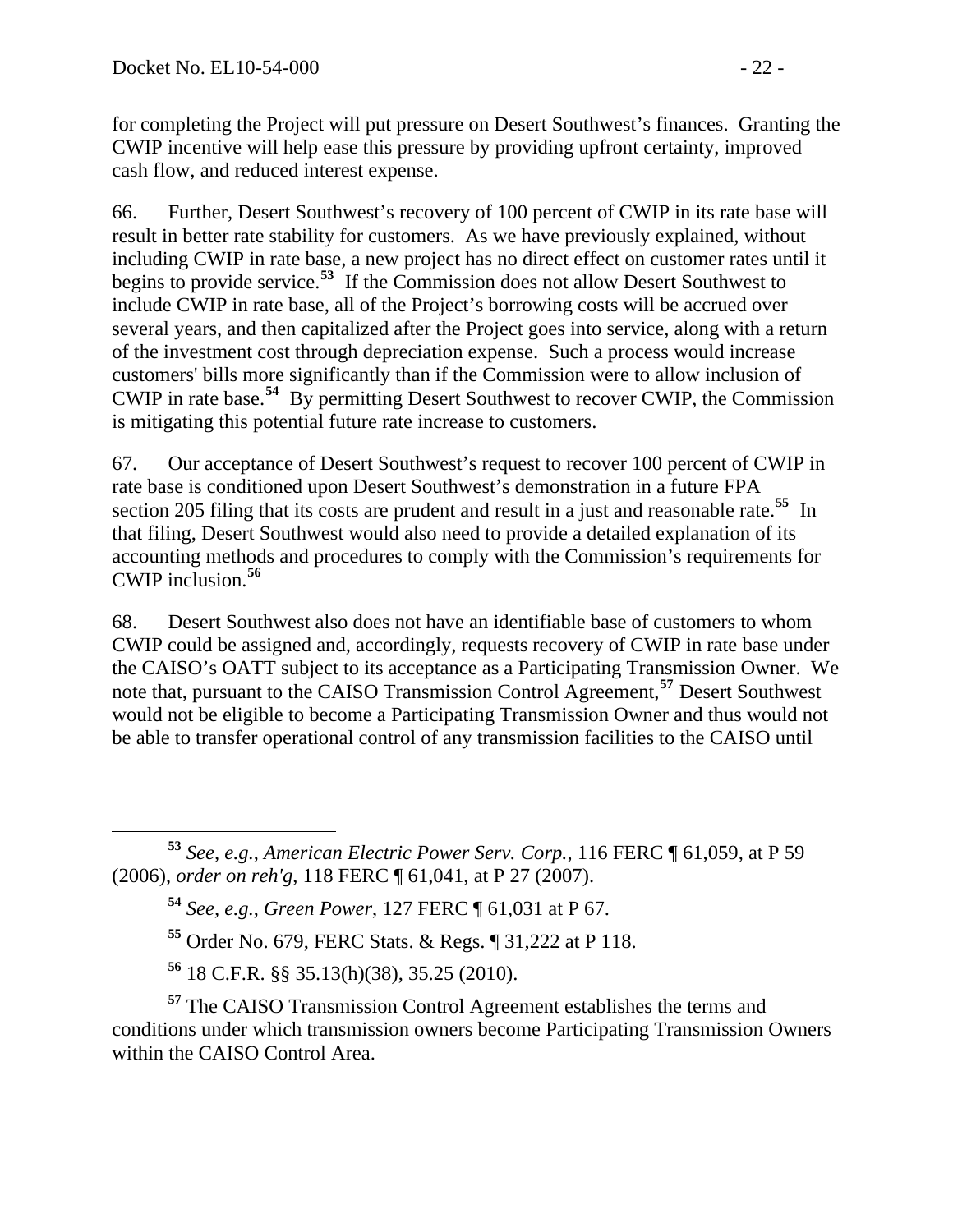the Project's construction is complete and it is commercially viable.**[58](#page-22-0)** However, at that point, the opportunity to obtain risk protection through improved cash flow by recovering in-progress construction costs will already have passed. Accordingly, it is unclear how Desert Southwest intends to implement the CWIP incentive. Thus, if and when Desert Southwest makes the required FPA section 205 filing seeking recovery of CWIP, Desert Southwest must demonstrate how it plans to recover these costs and why the cost allocation method is just and reasonable.

## **3. Abandoned Plant Cost Recovery**

### **a. Desert Southwest's Proposal**

69. Desert Southwest requests recovery of 100 percent of prudently-incurred transmission-related costs if the Project must be abandoned due to forces outside of Desert Southwest's control. Because Desert Southwest does not have its own rate base, it states that abandonment costs would be included in rates under CAISO's OATT, subject to CAISO's acceptance of Desert Southwest as a Participating Transmission Owner. Desert Southwest states that the Project still needs siting approval from multiple federal agencies as well as the state of California and, accordingly, faces significant risk and uncertainty with respect to the Project's development.

### **b. Comments**

70. While several protesters object to the combination of incentives inclusive of the abandonment incentive, no party protests the abandonment incentive individually.

### **c. Commission Determination**

71. In Order No. 679, the Commission found that recovery of costs of abandoned facilities is an effective means to encourage transmission development by reducing the risk of non-recovery of costs.**[59](#page-22-1)** Such is the case here. We expect that allowing Desert Southwest the opportunity to recover the costs that it prudently incurs will help Desert Southwest finance the Project and will assure potential investors that they will likely be able to recover some part of their investments. Accordingly, we grant Desert Southwest's request for recovery of 100 percent of prudently-incurred costs if the Project

<span id="page-22-1"></span><span id="page-22-0"></span>**<sup>58</sup>** *See* CAISO Transmission Control Agreement, FERC Electric Tariff No. 7, section 2.1.2 (Right to Become a Party); section 2.2.3 (Determination of Eligibility); and section 4.1 (under Transfer of Operational Control, TO Facilities and Rights Provided to the ISO).

**<sup>59</sup>** Order No. 679, FERC Stats. & Regs. ¶ 31,222 at P 163.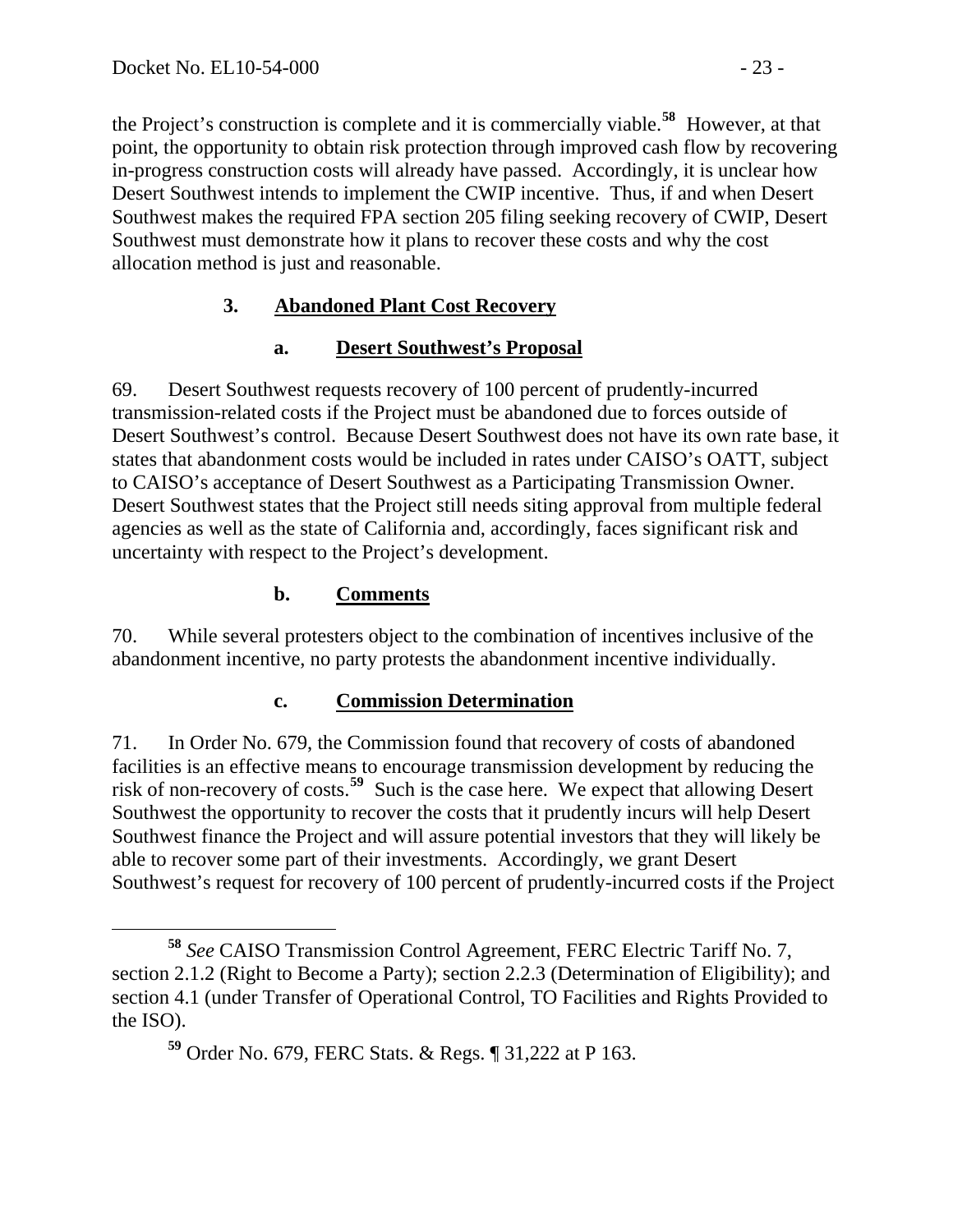is abandoned as a result of factors beyond the control of Desert Southwest, conditioned upon Desert Southwest's sufficient demonstrations in a future FPA section 205 filing as described below.

72. We find that Desert Southwest has demonstrated a nexus between the risks of the Project and the need to recover prudently-incurred costs associated with abandonment of the Project. We find that this incentive will be an effective means to encourage the investment in projects that carry a significant amount of development risk. The Project faces risks associated with generation developers' decisions to develop or terminate renewable energy projects in that region. Further, the Project still requires siting approval from several agencies, and/or will need to obtain a Certificate of Public Convenience and Necessity from the CPUC. These factors introduce a significant element of risk, and authorizing the abandoned plant incentive will help lessen this risk by providing Desert Southwest with some degree of certainty as it moves forward.

73. We will not determine the justness and reasonableness of the magnitude of the requested abandoned plant recovery, if any, until Desert Southwest seeks such recovery in an FPA section 205 filing. Order No. 679 specifically requires every utility seeking abandonment recovery to submit such an FPA section 205 filing.**[60](#page-23-0)** In its FPA section 205 filing, Desert Southwest must demonstrate that the costs were prudently incurred and result in a just and reasonable rate. Protesters that are concerned about their potential exposure to abandoned plant costs will have an opportunity to comment on any proposal to recover such costs if and when Desert Southwest makes the required FPA section 205 filing. Similarly, arguments about whether it was prudent for Desert Southwest to incur specific costs can be raised at that time. At this stage of the proceeding, we are simply granting the abandoned plant recovery incentive, subject to Desert Southwest making the appropriate demonstration in a future section 205 filing.

74. We also note that Desert Southwest does not have an identifiable base of customers to whom abandonment costs could be assigned and that Desert Southwest has requested that abandonment costs be included in rate base under CAISO's OATT subject to its acceptance as a Participating Transmission Owner.**[61](#page-23-1)** Therefore, if the Project is cancelled before it is completed and transferred to CAISO, it is unclear how Desert

<span id="page-23-1"></span><span id="page-23-0"></span>**<sup>61</sup>** The Commission has previously granted the abandoned plant cost recovery incentive to independent transmission companies with no identifiable base of customers while noting that a cost allocation method would need to be proposed and approved by the Commission before the applicant would be able to recover any abandoned plant costs. *See ITC Great Plains*, 126 FERC ¶ 61,223 at P 70; *Green Power*, 127 FERC ¶ 61,031 at P 50-52.

**<sup>60</sup>** *Id.* P 166.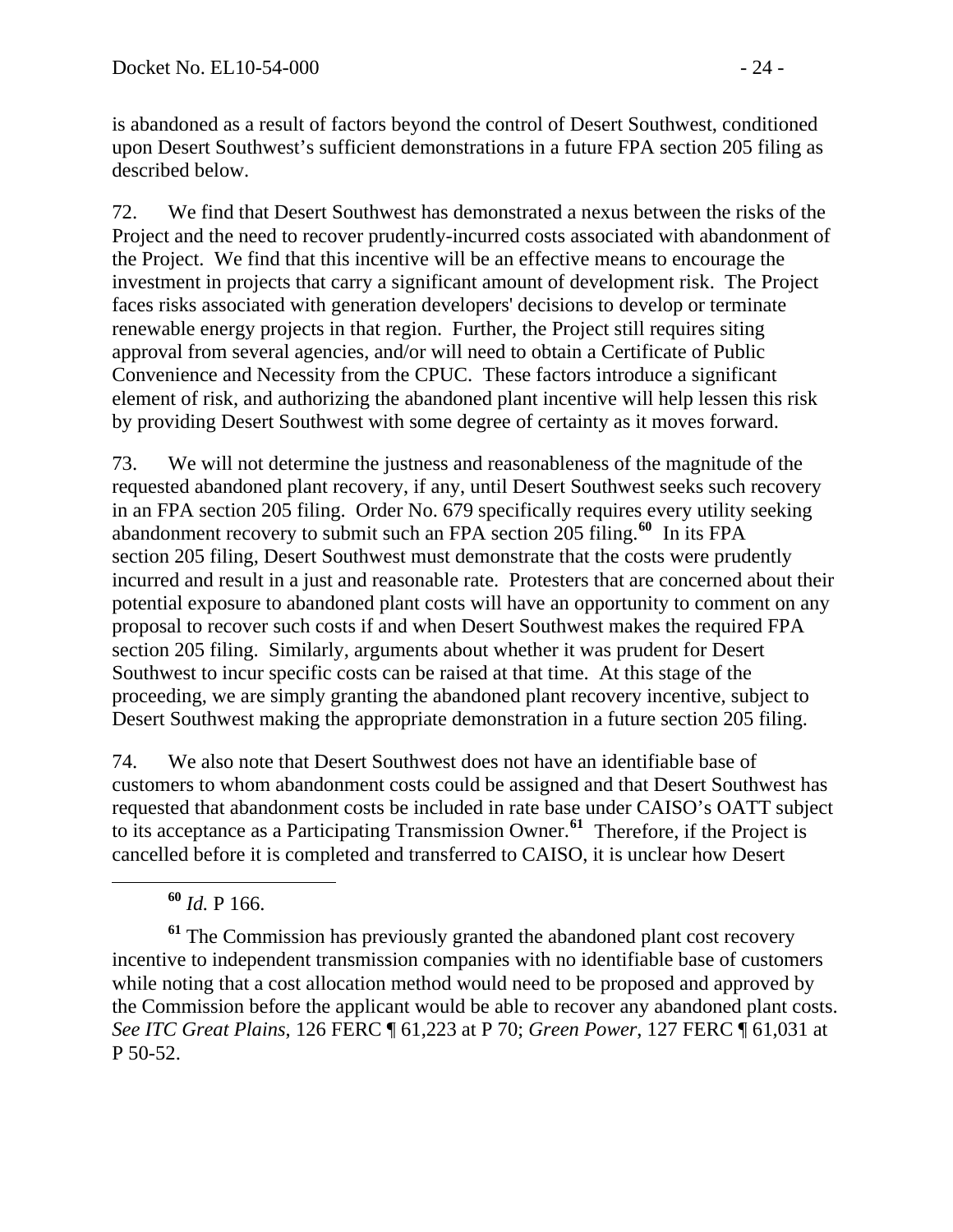Southwest intends to recover the costs it incurred as a non-Participating Transmission Owner. Accordingly, if and when Desert Southwest makes the required FPA section 205 filing seeking abandonment recovery, Desert Southwest must demonstrate why the cost allocation method by which it proposes to recover these costs is just and reasonable.

### **4. Incentive ROE Adder**

#### **a. Desert Southwest's Proposal**

75. Desert Southwest requests the following incentive ROE adders: (1) a 50-basis point ROE adder for joining an ISO or RTO in the future; (2) a 100-basis point ROE adder for forming a transco;**[62](#page-24-0)** and (3) a 50-basis point ROE adder for overall Project risk and the use of advanced technology. Desert Southwest states that it will propose a specific ROE level at the time it makes its FPA section 205 filing as a Participating Transmission Owner under CAISO's OATT. Desert Southwest states that its requested ROE adders are similar to those previously approved by the Commission for comparable projects proposed by merchant developers.

76. Desert Southwest intends to become a Participating Transmission Owner and transfer operational control of the Project to CAISO upon completion of construction of the Project. Desert Southwest states that the Commission has a well-established policy of granting a 50-basis point ROE adder for participation in an RTO, and, therefore, requests that 50 basis points be added to its ROE on the condition that it joins CAISO as a Participating Transmission Owner.

77. Additionally, Desert Southwest requests a 100-basis point adder for its structure as a transco, stating that the Commission has consistently provided a 100-basis point ROE adder for transcos to attract investment in transmission projects. Desert Southwest states that it is an independent, stand-alone transmission company that does not own, control, or have any interests in any electric facilities and does not have a franchised service territory or retail customers. It will sell transmission service on the Project at wholesale. Desert Southwest argues that its for-profit, transmission-only structure is precisely the business model that the Commission seeks to encourage through transmission incentives in order to promote continued investment in new transmission.

<span id="page-24-0"></span>**<sup>62</sup>** For purposes of transmission investment incentives, a transco is a stand-alone transmission company that has been approved by the Commission and that sells transmission services at wholesale and/or on an unbundled retail basis, regardless of whether it is affiliated with another public utility. *See* Order No. 679, FERC Stats. & Regs. ¶ 31,222 at P 201.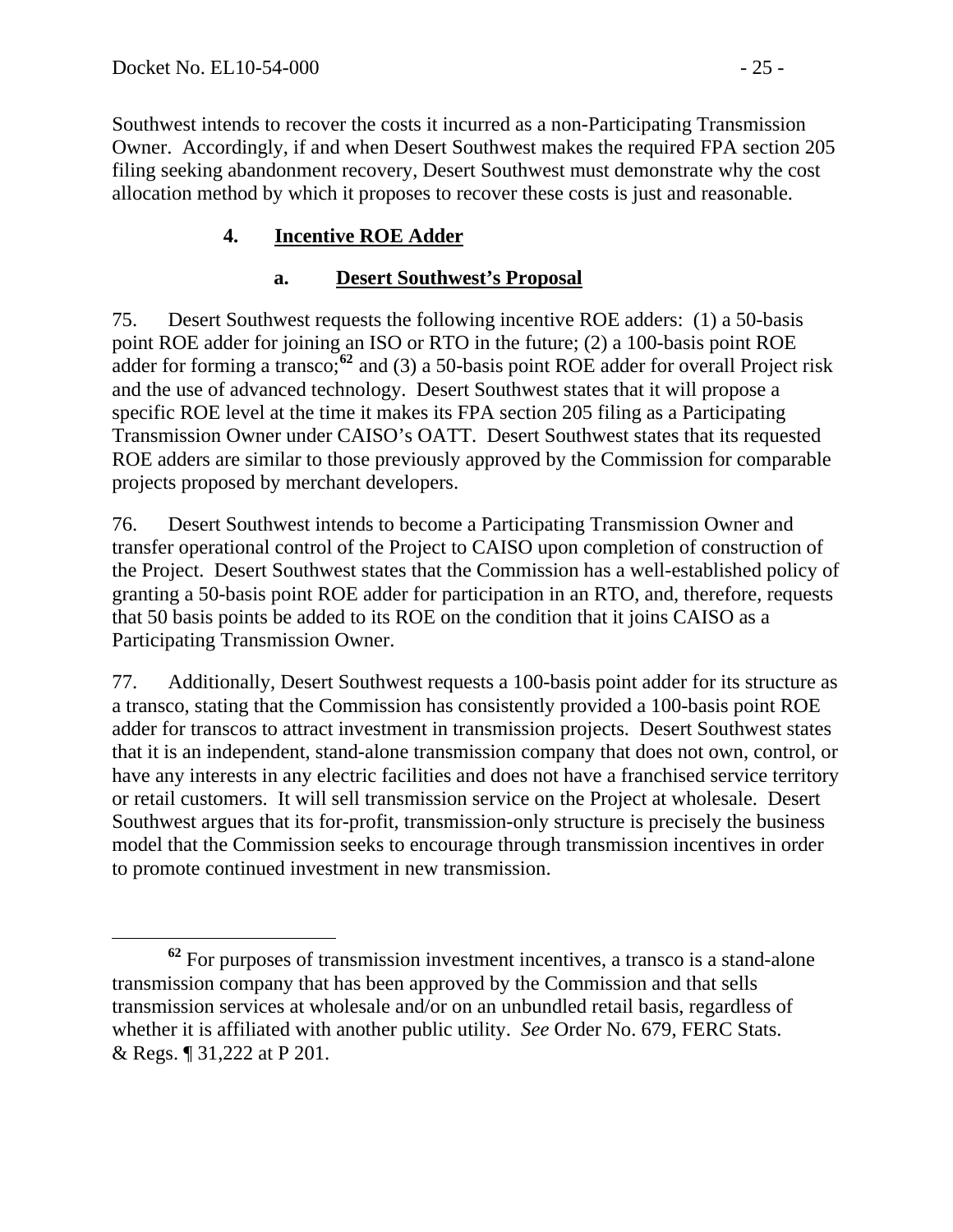78. Desert Southwest also requests a 50-basis point adder in recognition of the risks and challenges associated with the Project and for the Project's use of the innovative Vindicator technology. Desert Southwest claims that it faces significant risks in developing the Project as a start-up independent transmission company, as the Project requires substantial investment in private capital and numerous siting, permitting, and regulatory approvals from federal and state agencies. Desert Southwest notes that although progress has been made toward obtaining these approvals, it may need to obtain a Certificate of Public Convenience and Necessity from the CPUC, which will present timing and coordination challenges and raise the risk profile of the Project. Desert Southwest argues that the private capital currently invested in the Project is at risk until more financing is attracted to move forward with development.

79. Finally, Desert Southwest explains that the Project will use Vindicator technology, which is capable of developing a forward-looking light detection and ranging system that is able to measure real-time three dimensional wind speed and direction data at ranges up to 300 meters. Desert Southwest contends that the technology will improve CAISO's forecasting and scheduling, resulting in the reduction of system operating costs and the price for delivered power. The sensors can provide important and accurate heat loss data, which can be used to implement dynamic line ratings. Desert Southwest further states that this technology will allow CAISO to more efficiently load the transmission line with power produced by solar and other generators during off-peak hours for wind energy production. Desert Southwest notes that the Project will have a second optical ground wire cable to allow utilization of smart grid technology as it becomes available in the future.

### **b. Comments**

80. Six Cities, CMUA, and SWP state that Desert Southwest has not demonstrated that 200 basis points in adders are needed to mitigate the Project's risks and challenges, especially considering Desert Southwest's request for 100 percent of CWIP in its transmission rate base and abandoned plant recovery. Six Cities argue that CWIP and the ROE adder incentives are largely intended to achieve the same results. Six Cities also argue that allowing Desert Southwest to recover 100 percent of its prudently-incurred abandoned plant costs effectively eliminates any risks whatsoever to Desert Southwest's investors. TANC and M-S-R/SVP concur, arguing that the CWIP and abandonment incentives will mitigate the existing risks facing Desert Southwest, including risks of cash flow, abandonment, attracting financing, and securing regulatory approval, and that these risks cannot be used as a justification for the ROE adders. Finally, SWP contends that with the DOE loan guarantee in hand, the risks for Desert Southwest's investors would be significantly reduced and there would be no need for the proposed ROE adders.

81. TANC and M-S-R/SVP argue that the requested 50-basis point adder for overall risk is particularly unjustified. TANC and M-S-R/SVP state that Desert Southwest fails to specify which additional regulatory risks it faces that would justify a 50-basis point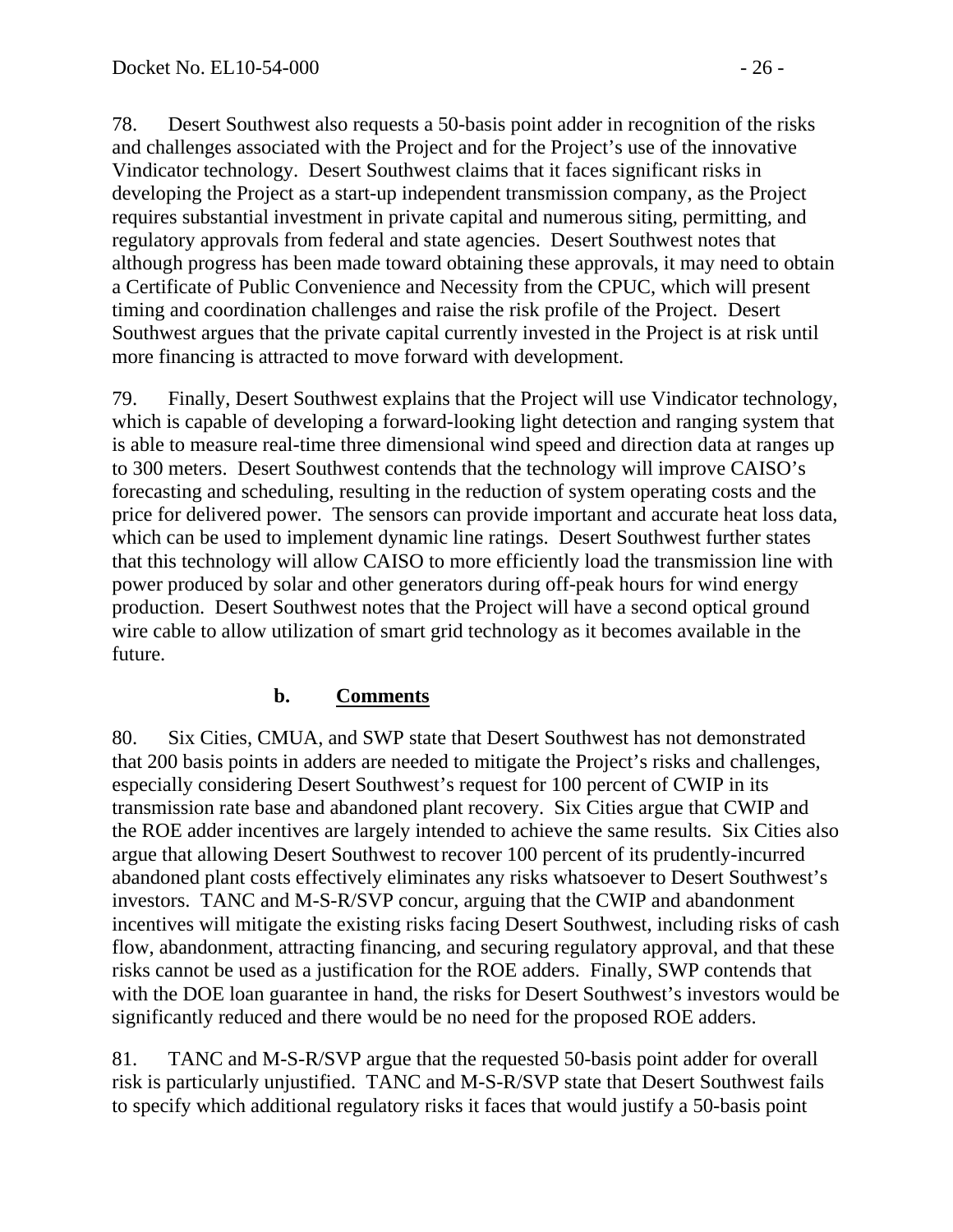adder. TANC and M-S-R/SVP note Desert Southwest's acknowledgement that it has received all the necessary state permits for the Project and that its California Environmental Quality Act review was completed in 2007. Therefore, they are unsure which additional regulatory risks Desert Southwest faces that would justify the 50-basis point adder.

82. TANC and M-S-R/SVP also contest Desert Southwest's claim that the Project will employ advanced transmission technology. They argue that the remote laser wind sensors of the Vindicator technology are not advanced *transmission* technology but *generation* technology that will be mounted on wind turbines to facilitate smarter turbine control for increased power output and reduced turbine stress. They argue that Desert Southwest has not explained how a technology intended to enhance wind generation constitutes an advanced transmission technology. Therefore, TANC and M-S-R/SVP state that Desert Southwest's request for an additional 50-basis point adder for the use of an advanced transmission technology is also unjustified.

83. The CPUC states that the proposed 200-basis point adder would result in unjust and unreasonable rates. The CPUC also argues that Desert Southwest does not provide evidence that the Project is risky and that the proposed adders are unsupported.

### **c. Desert Southwest's Answer**

84. Desert Southwest answers that each incentive is designed to address different risks and challenges. While the CWIP and abandonment incentives offset risks during construction of the Project, the ROE adders address financial risks once the Project becomes operational. Desert Southwest reiterates that the ROE adders are appropriate in this case as they will encourage continued and new investment in the Project, both of which are necessary to its successful development. Desert Southwest counters that the protestors' allegation that the ROE adders will result in an unjust and unreasonable rate is without merit, given that it has yet to propose a specific ROE level. Desert Southwest notes that it intends to propose an ROE level (including adders) that is within the zone of reasonableness in its later FPA section 205 filing.

### **d. Desert Southwest's Response to Commission Letter**

85. In its July 28, 2010 letter, the Commission requested additional information regarding the use of the Vindicator technology in the Project, including information about the placement and number of laser wind sensors to be used; barriers that may exist to introducing the Vindicator technology; and benefits of the technology presented by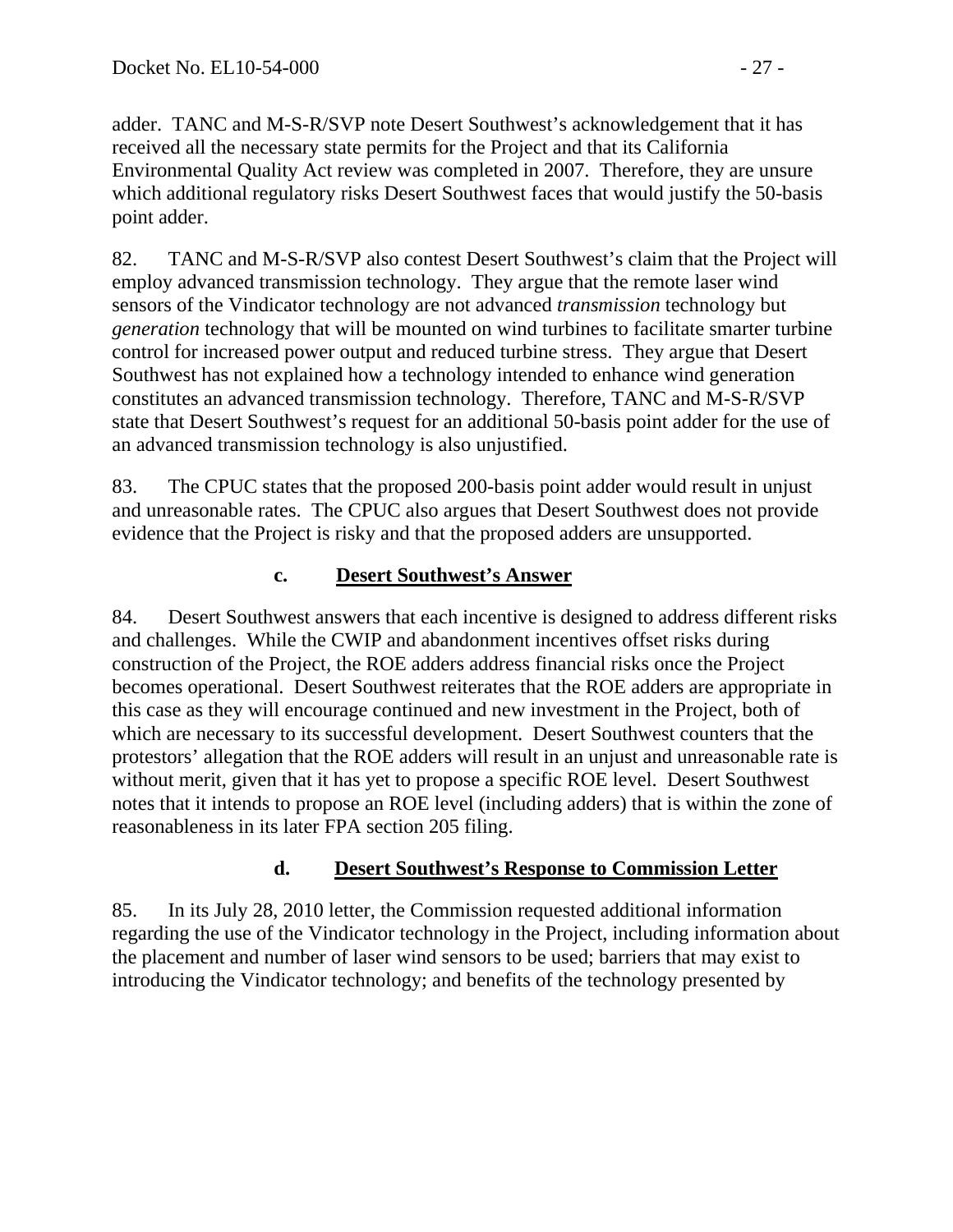Desert Southwest in the Petition, including claims that the technology will result in improved forecasting and scheduling for CAISO and dynamic line ratings.**<sup>63</sup>**

86. Desert Southwest responds that the placement of the remote laser wind sensors is based on the design capability of the remote sensors. It states that the Project's transmission towers will be located approximately 1400 feet apart and that the current design plan calls for two remote sensors aimed in opposite directions to be placed on every other transmission tower along the length of the 118-mile Project.**[64](#page-27-0)** The system will create a "cone" of three-dimensional data on speed, direction, and sheer of the wind in 50 to 100 meter intervals over the entire line. In addition, because the Project will be located in the same corridor as SoCal Edison's DPV1 and Devers-Palo Verde No.2 (DPV2) transmission lines, Desert Southwest asserts that the system can be used to collect data for all three lines. Thus, according to Desert Southwest, the arrangement would result in a highly accurate wind and temperature map across the entire length of the 118-mile transmission corridor.

87. Desert Southwest contends that the real-time accurate temperature and wind data will be made available directly to CAISO and can be used to allow for dynamic line ratings. CAISO could also employ the data to generate accurate heat dissipation calculations that serve as inputs to CAISO's existing scheduling and forecasting models, to enhance their prediction capabilities. According to Desert Southwest, these enhanced scheduling and forecasting abilities will allow CAISO to more efficiently load the Project and the DPV1 and DPV2 lines by scheduling solar on-peak and other generation around wind on-peak and off-peak, in a manner that optimally utilizes all three transmission lines. CAISO can use this information to establish improved protocols for resource forecasting and scheduling, which will reduce congestion on the lines and therefore reduce the price of delivered power. Additionally, through improved forecasting and scheduling, Desert Southwest argues that CAISO will be able to reduce system operating costs associated with curtailments of renewable resources.**[65](#page-27-1)** Desert Southwest believes

**<sup>63</sup>** Commission's July 28, 2010 Letter, Docket No. EL10-54-000.

<span id="page-27-0"></span>**<sup>64</sup>** Desert Southwest acknowledges the possibility of a wider separation between the sensors, which it will determine once more detailed information regarding power consumption for the laser wind sensor units becomes available. Desert Southwest September 10, 2010 Response at 3.

<span id="page-27-1"></span>**<sup>65</sup>** Desert Southwest notes that it has not yet commenced formal discussions with CAISO regarding any joint design activities needed for integrating the remote laser wind sensor technology but states its intent to do so before the end of 2010. It also proposes to work with CAISO and the Western Electricity Coordinating Council (WECC) to develop protocol for implementing dynamic line ratings. *Id.* at 4.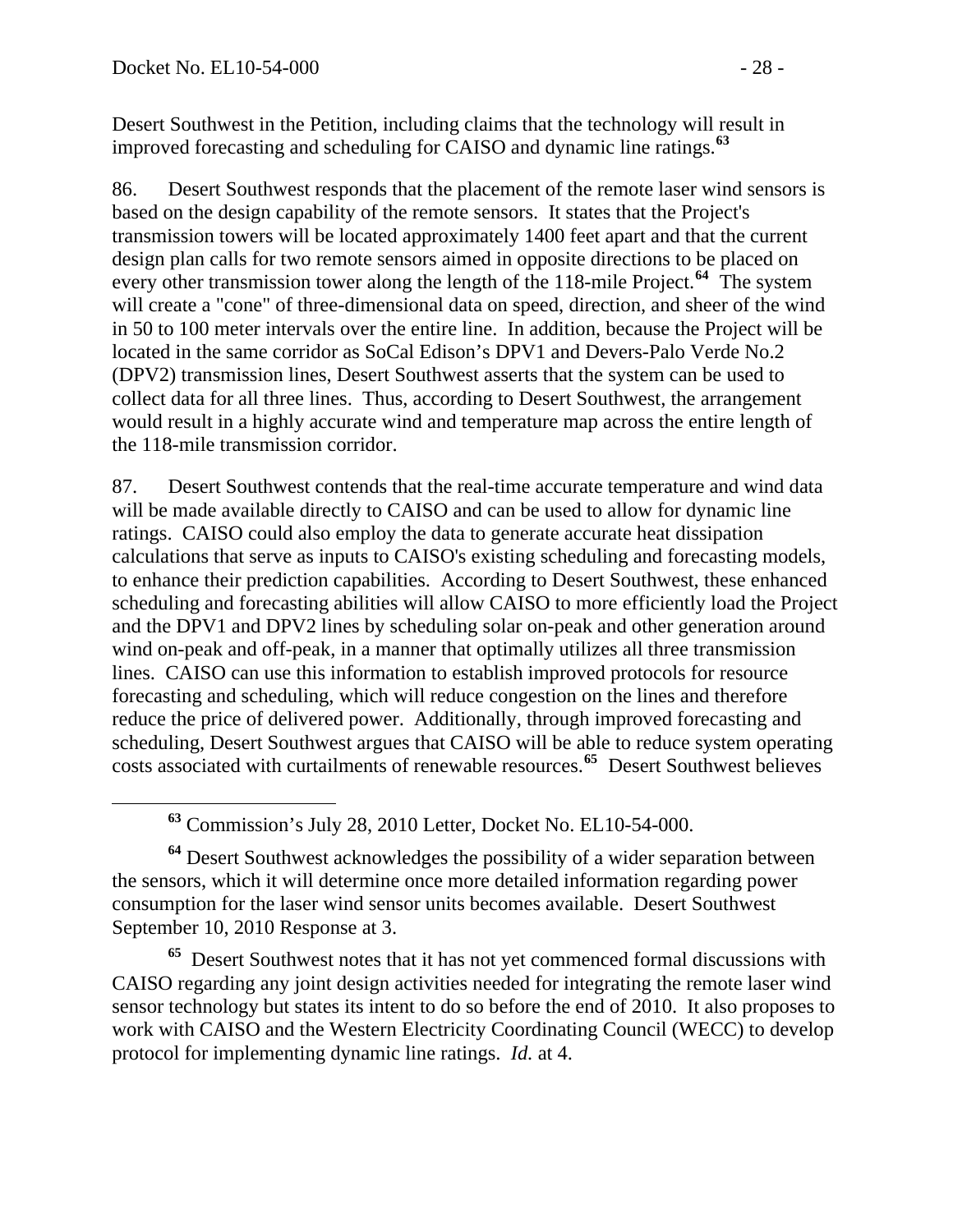that the real-time data can also be fed into statewide forecasting systems for additional system benefits.

88. Desert Southwest argues that barriers exist to the introduction of Vindicator technology, with the primary barrier being industry acceptance due to insufficient operating experience and the price of installation. Desert Southwest explains that only a very small fraction of transmission lines in the nation employ dynamic line rating technology, but it believes that successful application of this technology for the Project will promote industry acceptance and accelerate installation of the technology in a variety of applications that optimize the power grid.**[66](#page-28-0)** Further, Desert Southwest argues that although the high price associated with the technology likely creates a barrier to its deployment,**[67](#page-28-1)** substantial ancillary benefits with respect to co-located transmission lines makes the Project a good opportunity to support the higher costs of the technology. It also reiterates that the Project's use of this technology is a novel application.

89. Desert Southwest notes that while the Vindicator technology was developed primarily to control wind turbines more precisely, the same information used to control turbines also can be used for dynamic line ratings, as described above. By using the Vindicator technology, Desert Southwest anticipates a potential increase of 10 to 20 percent in available transmission capacity with 118-mile continuous monitoring of the environmental aspects of the Project, together with the DPV1 and DPV2 lines, but only if those lines become thermally limited.**[68](#page-28-2)**

90. Finally, Desert Southwest reiterates that, along with several financing, permitting, locational, and regulatory risks that it faces in developing the Project,**[69](#page-28-3)** use of the

<span id="page-28-2"></span>**<sup>68</sup>** Desert Southwest clarifies that the Vindicator technology will improve available system capacity for transmission lines that are thermally limited and notes that the transmission lines in the corridor currently are stability limited. Desert Southwest September 24, 2010 Supplemental Response at 2.

<span id="page-28-3"></span>**<sup>69</sup>** On this point, Desert Southwest expounds that in addition to potentially needing to obtain a Certificate of Public Convenience and Necessity from the CPUC, the Project

(continued…)

<span id="page-28-0"></span>**<sup>66</sup>** Desert Southwest clarifies that the manufacturer of the remote laser wind sensor technology is continually testing the technology in a range of applications, including dynamic line ratings, in order to promote industry acceptance and demonstrate successful uses. Desert Southwest September 24, 2010 Supplemental Response, Docket No. EL10- 54-000, at 2 (Desert Southwest September 24, 2010 Supplemental Response).

<span id="page-28-1"></span>**<sup>67</sup>** Desert Southwest notes that the estimated costs for units of the remote laser wind sensor technology for the Project, plus engineering and installation fees is \$21.8 million. Desert Southwest September 10, 2010 Response at 3.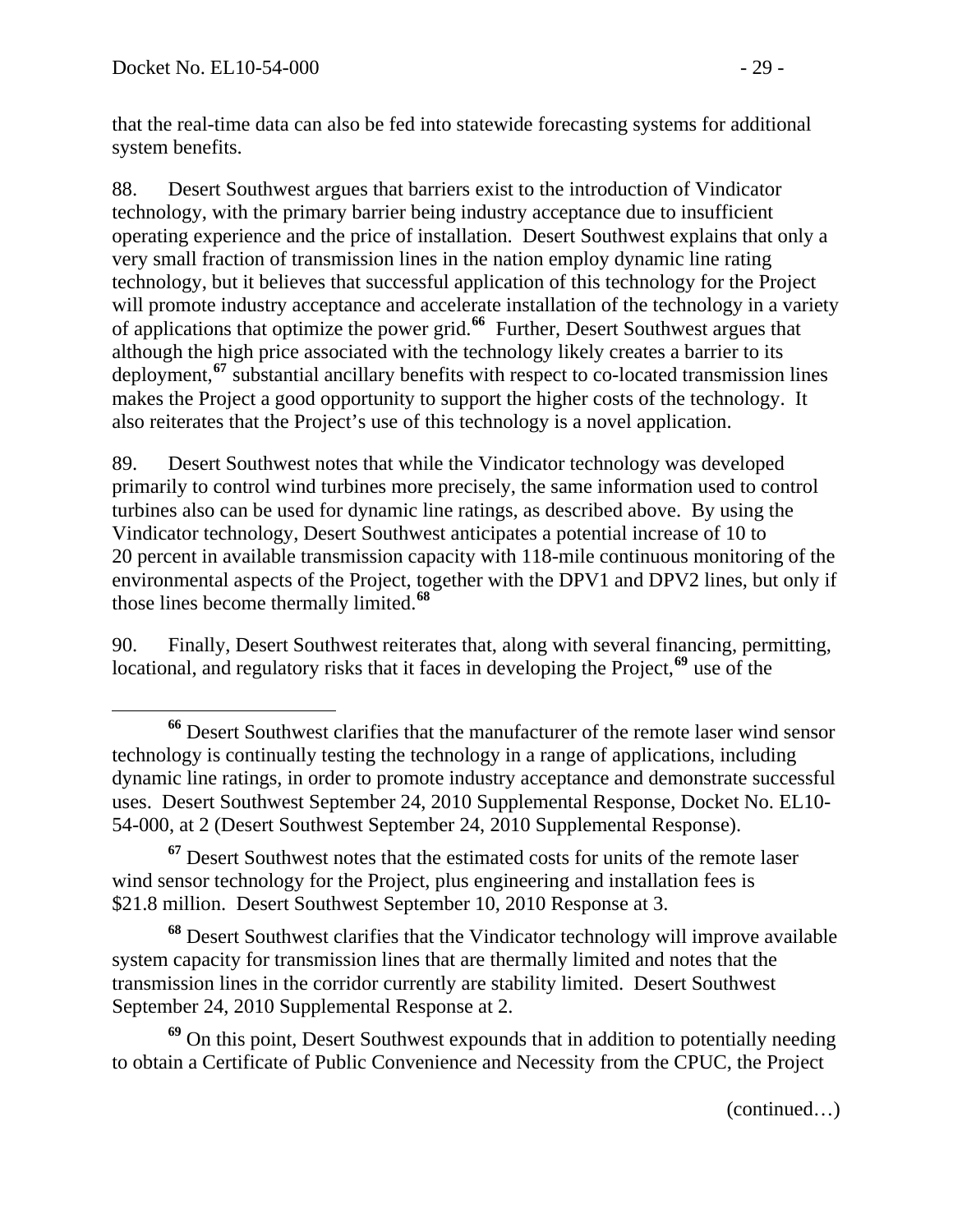innovative Vindicator technology supports the requested 50-basis point ROE adder. It also clarifies that use of an eight percent debt cost in its Economic Benefit Analysis does not reflect the contemplated DOE loan guarantee.

#### **e. Commission Determination**

91. As discussed above, Desert Southwest requested a total of 200 basis points of incentive ROE adders. Given the size, scope, benefits, and the risks and challenges of the Project, as well as the other incentives that we grant Desert Southwest herein, we will instead grant Desert Southwest a 150-basis point incentive ROE adder.

92. The components of the incentive ROE adder that we grant Desert Southwest are consistent with the Commission's statements in Order No. 679 and subsequent cases. For example, we stated that we would authorize incentive-based rate treatment for public utilities that are or will continue to be members of transmission organizations, when it is justified by the applicant.**[70](#page-29-0)** Desert Southwest states that it intends to turn over operational control of the Project to CAISO when construction is completed and that it will become a Participating Transmission Owner. We have previously found that granting this incentive is intended to encourage participation in an RTO and is consistent with the stated purpose of FPA section 219.<sup>[71](#page-29-1)</sup> Accordingly, Desert Southwest's commitment to participate in CAISO is one consideration that supports the incentive ROE adder granted here, effective upon the date that the Project is placed in CAISO's operational control and Desert Southwest becomes a member of CAISO.

93. Another consideration that supports the incentive ROE adder granted here is Desert Southwest's status as a transco. In the past, the Commission has encouraged the

 $\overline{a}$ must still acquire rights to cross open space deserts from local agencies that are not required to recognize federal actions or designations; comply with local land use regulations as well as a new regulatory regime related to routing through a multiple species habitat conservation plan zone; negotiate land rights with private landowners along the proposed route; and construct the Project in accordance with the Bureau of Land Management's requirements. Desert Southwest September 10, 2010 Response at 2.

<span id="page-29-0"></span>**<sup>70</sup>** Order No. 679, FERC Stats. & Regs. ¶ 31,222 at P 326, *order on reh'g*, Order No. 679-A, FERC Stats. & Regs. ¶ 31,236 at P 86. *See, e.g.*, *Green Energy*, 129 FERC ¶ 61,165 at P 57; *Green Power*, 127 FERC ¶ 61,031 at P 85; *Tallgrass*, 125 FERC ¶ 61,248 at P 58.

<span id="page-29-1"></span>**<sup>71</sup>** *See* Order No. 679-A, FERC Stats. & Regs. ¶ 31,236 at P 86; *Green Power*, 127 FERC ¶ 61,031 at P 85 (citing *San Diego Gas & Elec. Co.*, 118 FERC ¶ 61,073, at P 26 (2007)).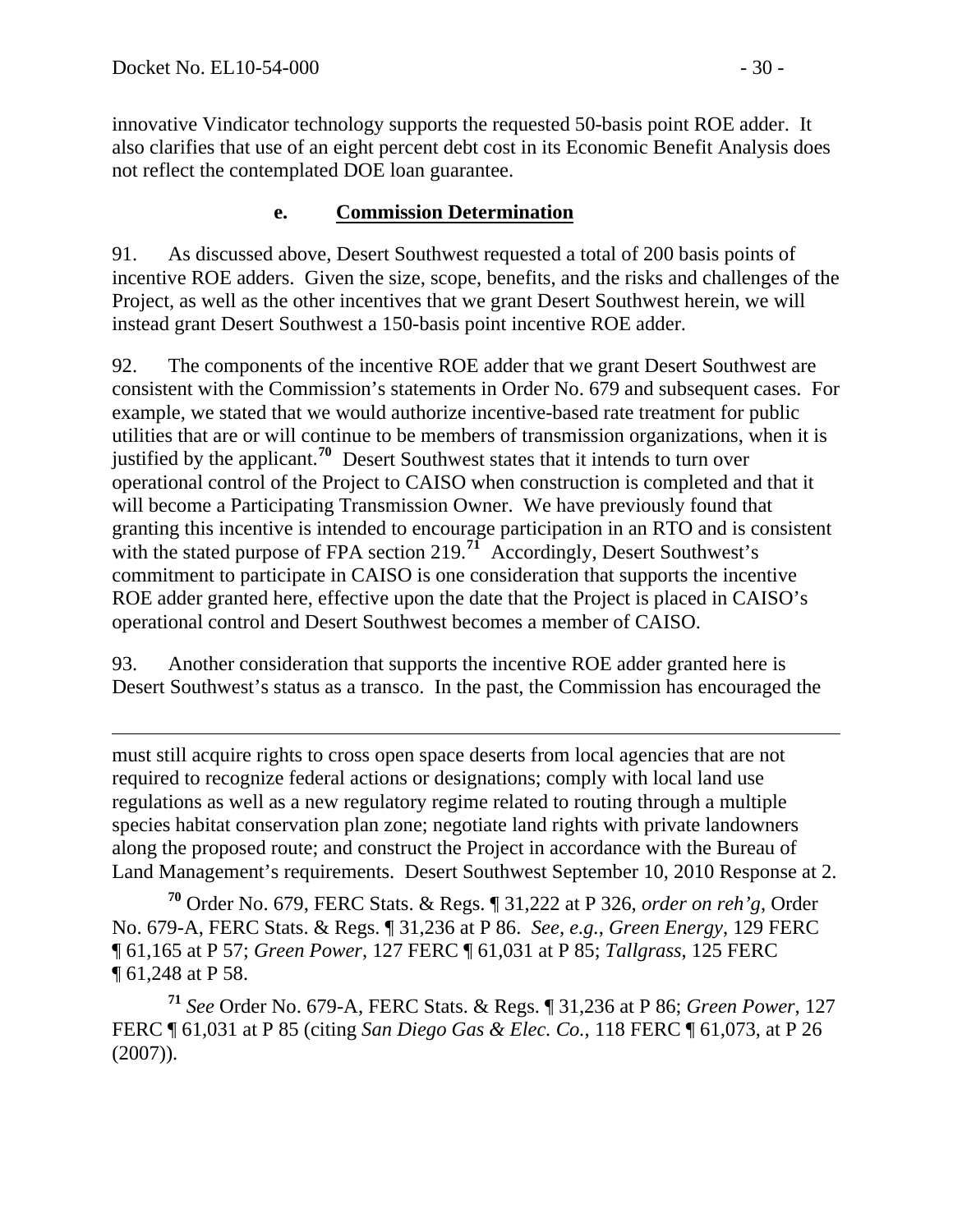formation of transcos, finding that their unique combination of a for-profit business model and a sole focus on developing transmission assets helps remedy the need for transmission investment. To that end, the Commission has granted an incentive ROE adder to recognize an applicant's transco status.**<sup>72</sup>** We find that Desert Southwest qualifies as a transco, as it is an independent, stand-alone transmission company, whose sole purpose is to develop the Project.

94. A final consideration that supports the incentive ROE adder granted here are the risks and challenges of the Project, including those associated with the proposed use of Vindicator technology. Desert Southwest has demonstrated that the Project faces significant financing, regulatory, and technological risks and challenges. In addition to the developmental challenges that the Project faces, including being subject to additional regulatory involvement, a long lead-time, and the risk of being unable to obtain additional financing to complete construction, use of the Vindicator technology introduces challenges to the Project that are worthy of consideration in the overall nexus analysis. For instance, the Vindicator technology should allow for more precise control over the wind turbines interconnected to the Project, resulting in improved forecasting and scheduling of other generation around the on-peak and off-peak periods of wind generation. In addition, as Desert Southwest explains, the Vindicator technology will provide transmission-related benefits, such as dynamic line ratings and more efficient use of the Project and existing transmission lines. Desert Southwest explains that insufficient operating experience with the Vindicator technology, as well as its high price and low industry acceptance, have presented barriers to adopting the technology.

95. For these reasons, we find that Desert Southwest has justified an incentive ROE adder for the project. We also find that an incentive ROE adder of 150 basis points appropriately takes account of Desert Southwest's characteristics discussed above and the distinctive risks and challenges presented by the Project. In making this finding, we also account for the extent to which the other incentives we are granting to Desert Southwest reduce certain of those risks and challenges.

96. Our determination here is subject to Desert Southwest's overall ROE, including the incentive ROE adders granted here, falling within the zone of reasonable returns. That zone of reasonableness will be determined when Desert Southwest makes its future filing under FPA section 205, updating its transmission revenue requirement to reflect the fact that the facilities have been placed in service. Because Desert Southwest must demonstrate that its overall ROE falls within the zone of reasonableness and will result in a just and reasonable rate in its future FPA section 205 filing, we dismiss the CPUC's

**<sup>72</sup>** *See, e.g.*, *Green Power*, 127 FERC ¶ 61,031 at P 86; *International Transmission Co.*, 126 FERC ¶ 61, 223, at P 93 (2009).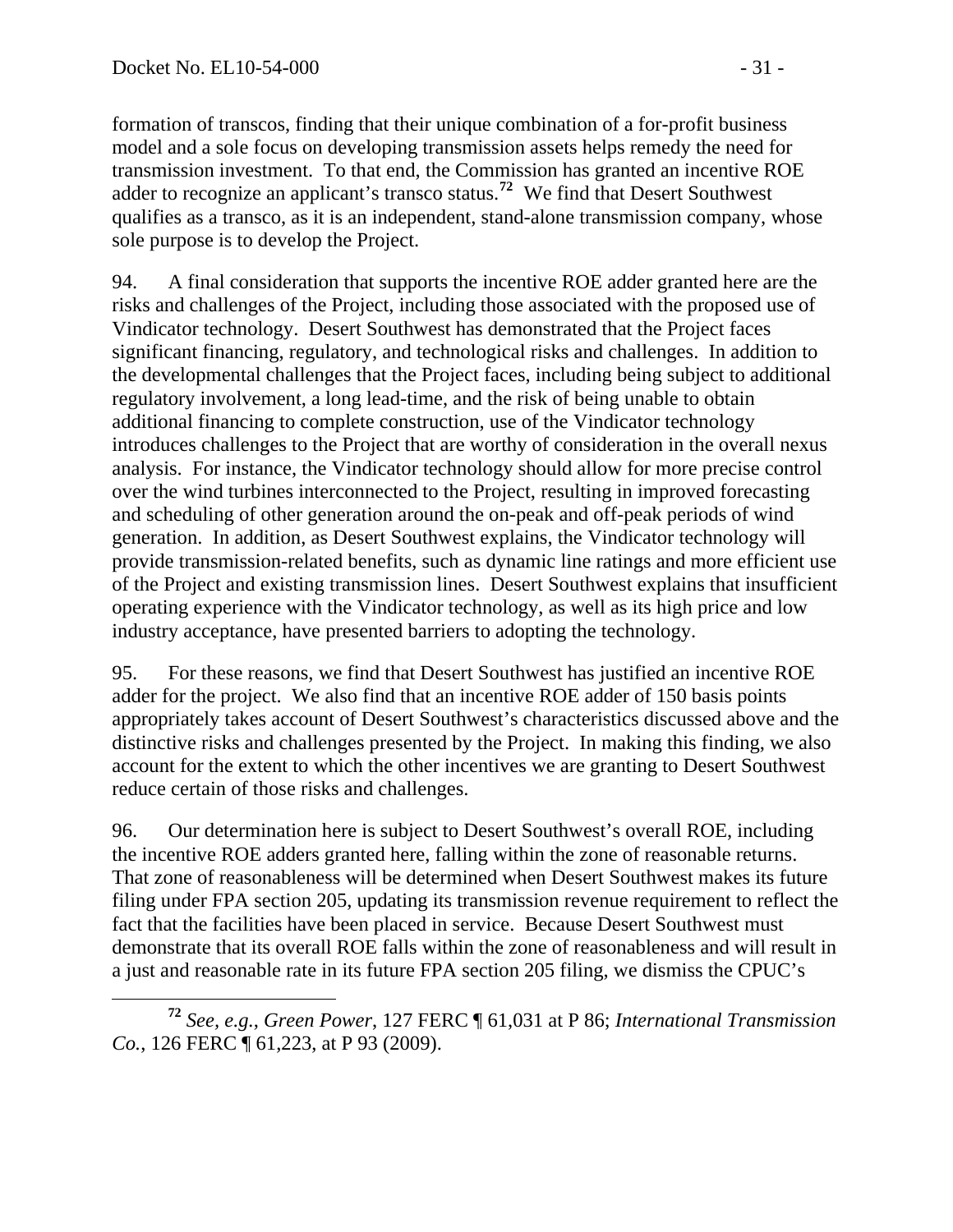argument that granting Desert Southwest incentive ROE adders will result in an unjust and unreasonable rate.

### **5. Hypothetical Capital Structure**

#### **a. Desert Southwest's Proposal**

97. Desert Southwest originally requested that the Commission approve its use of a 60/40 capital structure until the Project is placed into service. However, in its response to the Commission's letter requesting additional information, Desert Southwest amends its Petition to request a 50/50 capital structure.**[73](#page-31-0)** Desert Southwest states that it is a start-up independent transmission company with no revenues other than those to be received from the Project. Further, it expects to encounter frequent fluctuations in new financings and equity investments until it can attract adequate financing for the Project. Therefore, Desert Southwest believes that the 50/50 capital structure will facilitate financing by attracting investors and securing capital at a reasonable cost. Desert Southwest notes that once any portion of the Project is placed into service, it will begin using its actual capital structure.

### **b. Comments**

98. Six Cities, TANC, and the CPUC argue that the 60/40 capital structure, in particular, is unjustified, given the potential of DOE funding for the Project and the fact that Desert Southwest has not demonstrated that it will be seeking significant equity investment. More generally, the CPUC asserts that there is no evidence that this Project is so unique or risky to warrant the hypothetical capital structure incentive, thus requiring ratepayers to compensate the company beyond what the actual capital structure supports.

### **c. Desert Southwest's Answer**

99. Desert Southwest answers that as a start-up independent transmission company developing a \$350 million project, it expects cash flows to fluctuate significantly during the Project's construction phase. Without a hypothetical capital structure, Desert Southwest is concerned that it will face higher borrowing costs that could render the Project uneconomic. However, with the hypothetical capital structure, Desert Southwest states that it will have the credit rating and access to credit markets that is vital to the success of the Project.

<span id="page-31-0"></span>**<sup>73</sup>** Noting that a 50/50 capital structure is anticipated for the Project in the absence of a DOE loan guarantee, Desert Southwest amends its request because it believes a DOE loan guarantee may no longer be available for the Project. Desert Southwest September 10, 2010 Response at 6.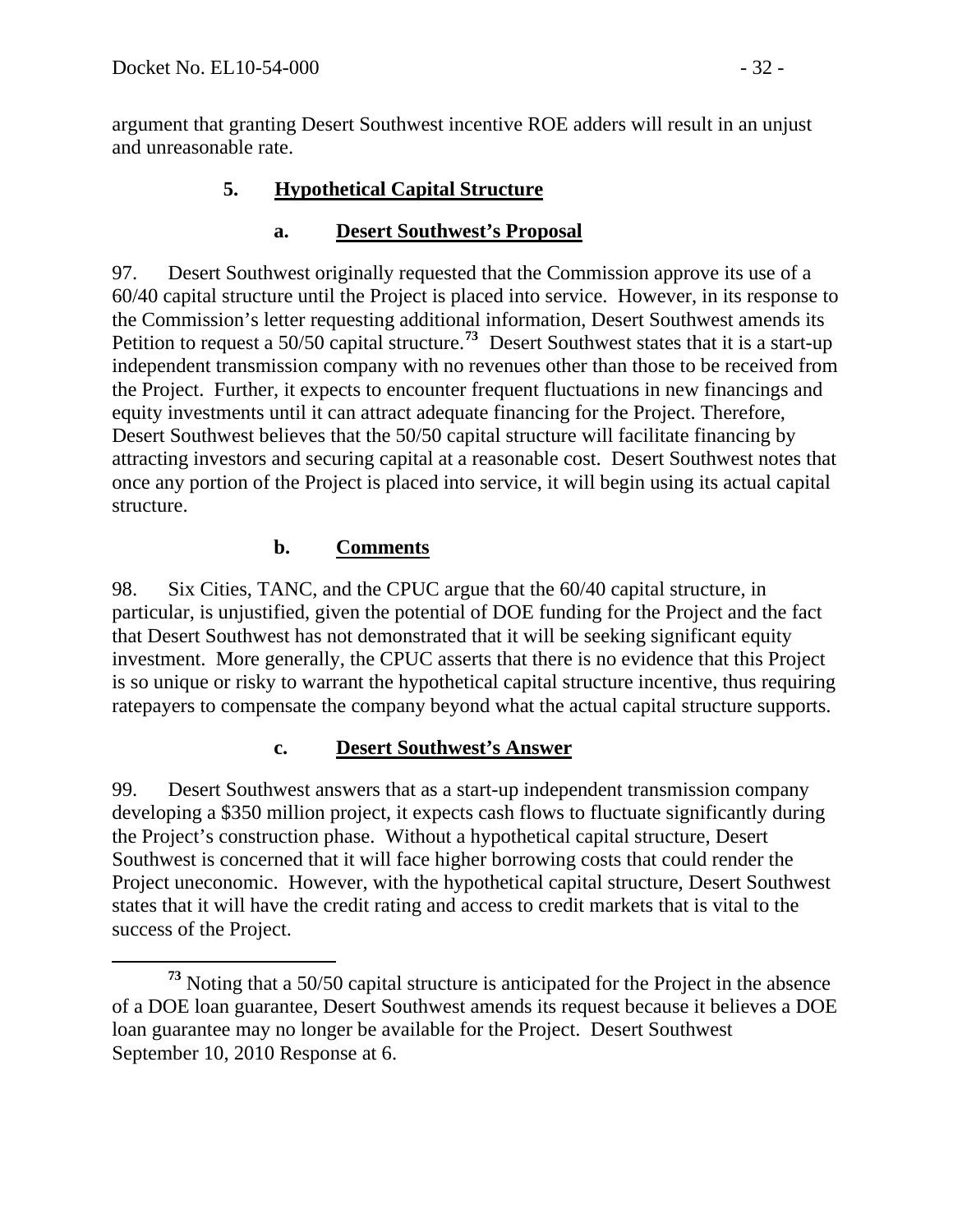#### **d. Commission Determination**

100. As a preliminary matter, protestors' arguments against the requested 60/40 capital structure are now moot since Desert Southwest has amended the Petition to request a 50/50 capital structure.

101. In Order No. 679-A, the Commission stated that to encourage the development of new transmission investment, it will evaluate each proposal on a case-by-case basis and will not prescribe specific criteria or set target debt to equity ratios for evaluating hypothetical capital structures.**[74](#page-32-0)** Furthermore, the Commission said that the use of hypothetical capital structures "can be an appropriate ratemaking tool for fostering new transmission in certain relatively narrow circumstances."**[75](#page-32-1)** The Commission found, however, that adoption of such a hypothetical capital structure would require a demonstration of the required nexus between the need for a hypothetical capital structure and the proposed investment project.**[76](#page-32-2)**

102. We find that Desert Southwest has shown a nexus between using the requested hypothetical capital structure of 50 percent debt and 50 percent equity and its ability to borrow funds during the pre-commercial period for the Project. We will allow Desert Southwest to use the 50/50 capital structure until the Project is placed in service, at which time it will begin using its actual capital structure. Desert Southwest is a stand-alone start-up company that lacks an actual capital structure and will receive no revenues beyond those received from the operation of the Project. Given the estimated cost of the Project, Desert Southwest will need to raise significant levels of new debt and equity capital. Approval of its requested hypothetical capital structure, as amended, will allow Desert Southwest flexibility in financing the Project to allow for prevailing market and regulatory conditions, which should lower the overall cost of capital.**[77](#page-32-3)**

### **6. Nexus with Total Package of Incentives**

103. As we have stated above, the total package of incentives requested must be tailored to address the demonstrable risks or challenges faced by the applicant. This test is fact-specific and requires the Commission to review each application on a case-by-case

**<sup>75</sup>** *Id*. P 93.

**<sup>76</sup>** *Id*.

**<sup>74</sup>** Order No. 679-A, FERC Stats. & Regs. ¶ 31,236 at P 91.

<span id="page-32-3"></span><span id="page-32-2"></span><span id="page-32-1"></span><span id="page-32-0"></span>**<sup>77</sup>** *See, e.g.*, *Potomac-Appalachian Transmission Highline*, 122 FERC ¶ 61,188, at P 55 (2008). *See also* Order No. 679-A, FERC Stats. & Regs. ¶ 31,236 at P 93.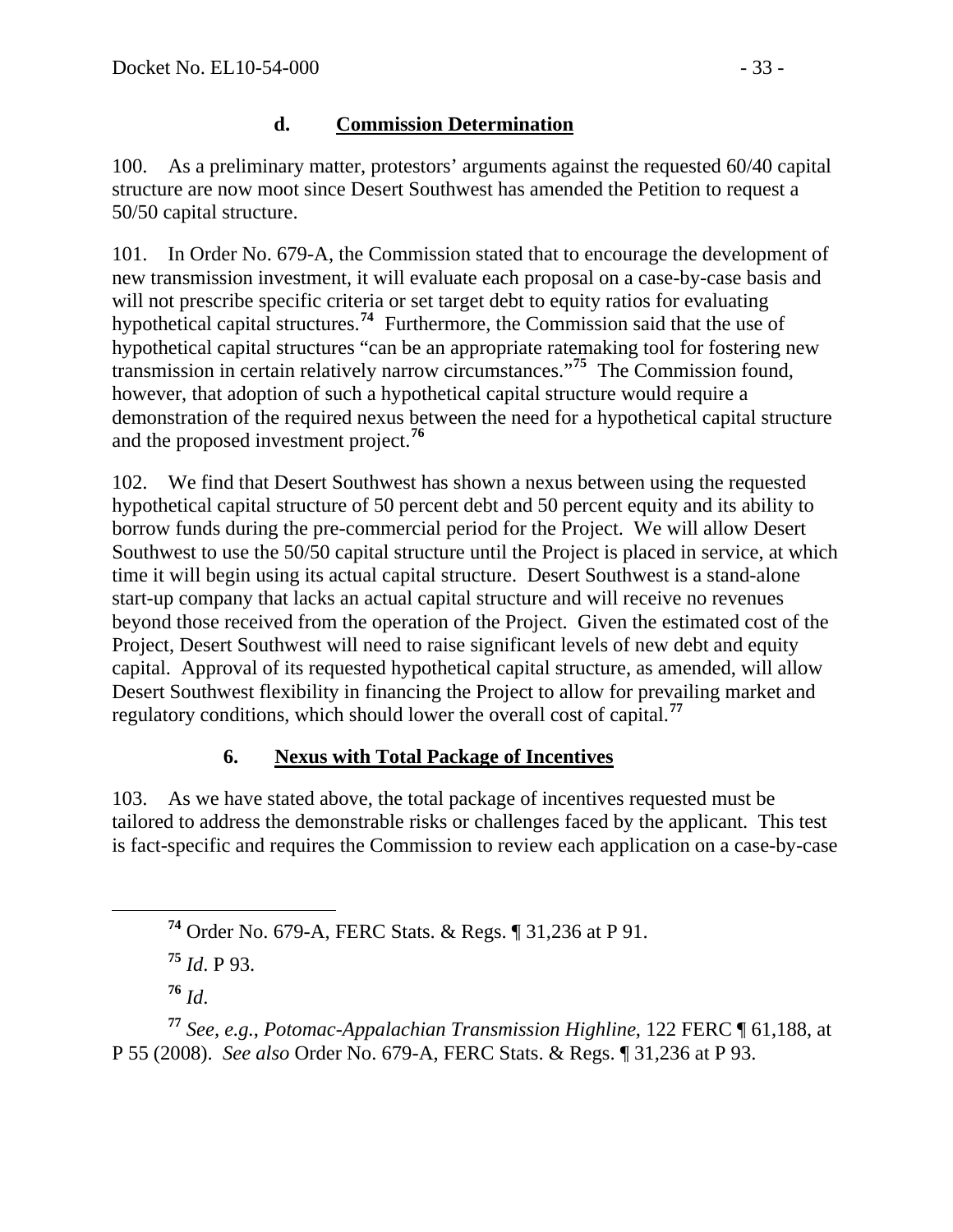basis. The Commission has in prior cases approved multiple rate incentives for particular projects.**<sup>78</sup>**

104. We find that, consistent with Order No. 679-A, the total package of incentives is tailored to address the demonstrable risks and challenges faced by Desert Southwest in developing its Project.**[79](#page-33-0)** Desert Southwest has also explained why it is seeking each incentive and how each is relevant to the proposed Project. Thus, we find that Desert Southwest has shown a nexus for the total package of incentives.

## **E. Request for Incentives on Potential Second Circuit of Project**

## **1. Desert Southwest's Proposal**

105. Desert Southwest notes that it is contemplating a second circuit capable of transferring 1,200 MW, which may be constructed alongside some or all of the Project's proposed route. Desert Southwest estimates that the addition of this second line would bring the estimated cost to more than \$450 million. The second circuit, if constructed, would be funded by and under the operational control of the Imperial Irrigation District. However, Desert Southwest states that to the extent that it independently funds and constructs any portion of the second circuit without Imperial Irrigation District's participation, that portion of the second circuit would be integrated into the CAISO grid. Desert Southwest states that while the Petition do not apply to any portion of a second circuit to be constructed by Imperial Irrigation District, it asks that the requested incentives apply to the portion that Desert Southwest may independently fund and construct.

**<sup>78</sup>** *See*, *e*.*g*., *Green Energy*, 129 FERC ¶ 61,165 at P 66 (finding that the applicant demonstrated a sufficient nexus between the risks of the project and the requested incentives, which included deferred recovery of pre-commercial expenses; 100 percent CWIP and abandonment recovery; ROE incentives; and a hypothetical capital structure until the project is placed in service); *Green Power*, 127 FERC ¶ 61,031 at P 89 (finding that 100 percent CWIP, deferred recovery of pre-construction costs, abandonment recovery, and ROE incentives were tailored to the unique challenges faced by the project); *ITC Great Plains*, 126 FERC ¶ 61,223 at P 61 (finding that applicant demonstrated a sufficient nexus between the risks of the project and the requested incentives, which included abandoned plant recovery, 100 percent of CWIP, deferred recovery of pre-construction costs, and ROE incentives).

<span id="page-33-0"></span>**<sup>79</sup>** *See* Order No. 679-A, FERC Stats. & Regs. ¶ 31,236 at P 21, 27.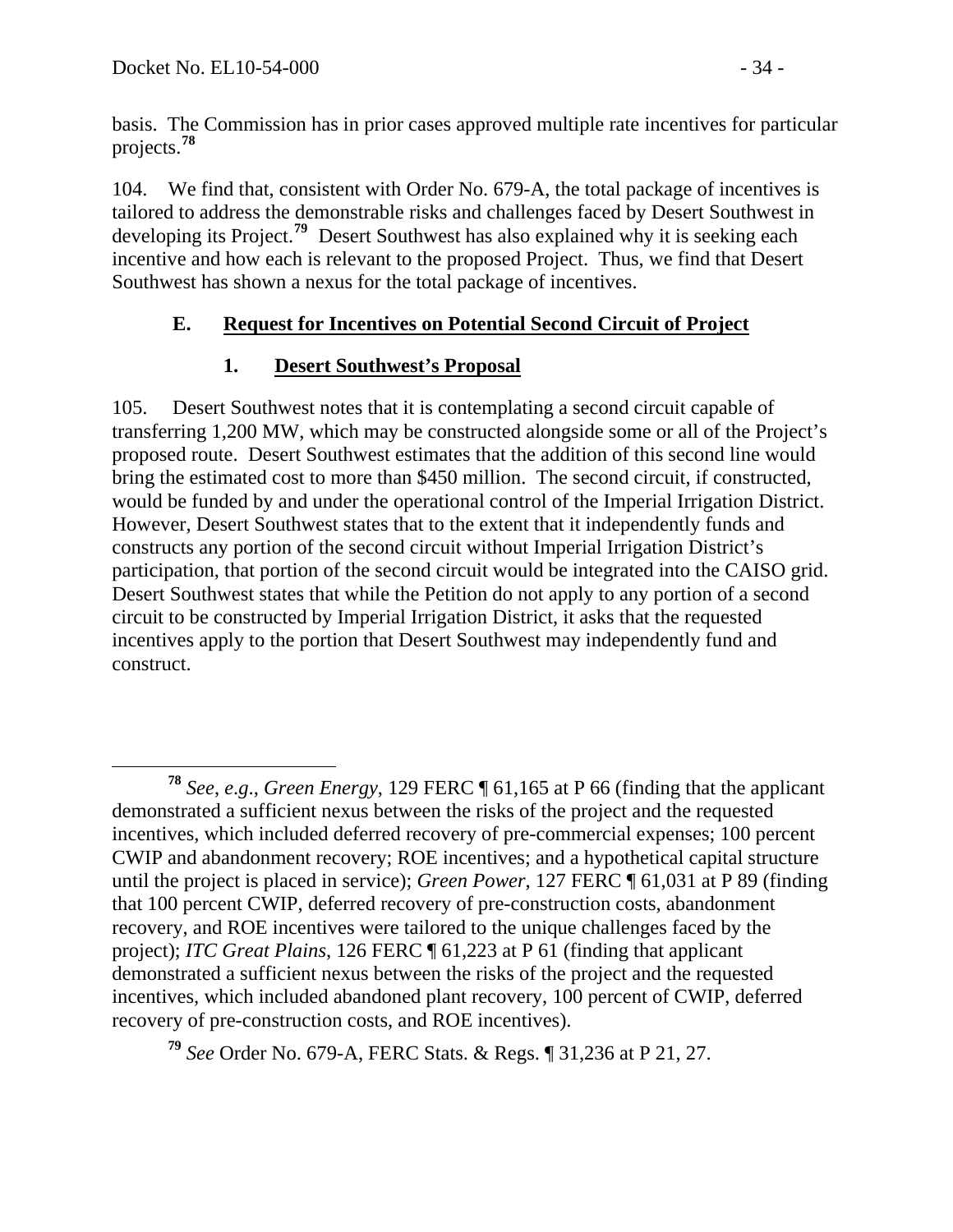#### **2. Comments**

106. Protesters argue that Desert Southwest is not entitled to incentives for any potential second circuit based on its current filing. Six Cities and M-S-R/SVP assert that Desert Southwest has provided insufficient information to justify incentives on the second line and has failed to meet its burdens of proof under FPA section 219 and Order No. 679. TANC suggests that this request be rejected as premature for, among other reasons, a lack of a showing that it would negate congestion or enhance reliability. SWP claims that Desert Southwest's claim is vague, unsupported, and thus should be denied.

107. Six Cities contend that, to the extent that Desert Southwest decides in the future to modify the scope of the Project to encompass a second circuit and wishes to recover transmission incentives, the Commission should require Desert Southwest to file a petition addressing that future project and make the requisite showings required by Commission incentive policy. Six Cities urge the Commission to make clear that material modifications to projects receiving incentive rate treatment must be reevaluated by the Commission to determine if incentives should apply to projects that are significantly expanded, reduced, or otherwise modified in scope. Six Cities argue that transmission owners that have been awarded incentives must have an ongoing responsibility to notify the Commission of material changes to their projects, and such notifications, whether in the form of motions or updated petitions in the original incentives docket, should be duly noticed in accordance with the Commission's regulations. To the extent warranted following the notification, the Commission should establish procedures to evaluate the continuing eligibility of the project as modified for incentives.

### **3. Commission Determination**

108. Desert Southwest has failed to adequately support its request for rate incentives on a potential second circuit of the Project. The Petition provides insufficient information relating to this second circuit; fails to demonstrate that the second circuit qualifies for incentive treatment pursuant to FPA section 219; does not show that the package of incentives requested in this Petition are tailored to the risks of the second circuit; and generally fails to satisfy the requirements of Order No. 679. Accordingly, Desert Southwest's request is dismissed without prejudice.

109. We find that Six Cities' request for clarification is premature. In Order No. 679, the Commission found that if an applicant obtained a declaratory order from the Commission and the applicant's proposal subsequently changed from the facts on which the declaratory order was issued, then the applicant could seek another declaratory order or wait to seek approval of the changes in the later FPA section 205 filing. The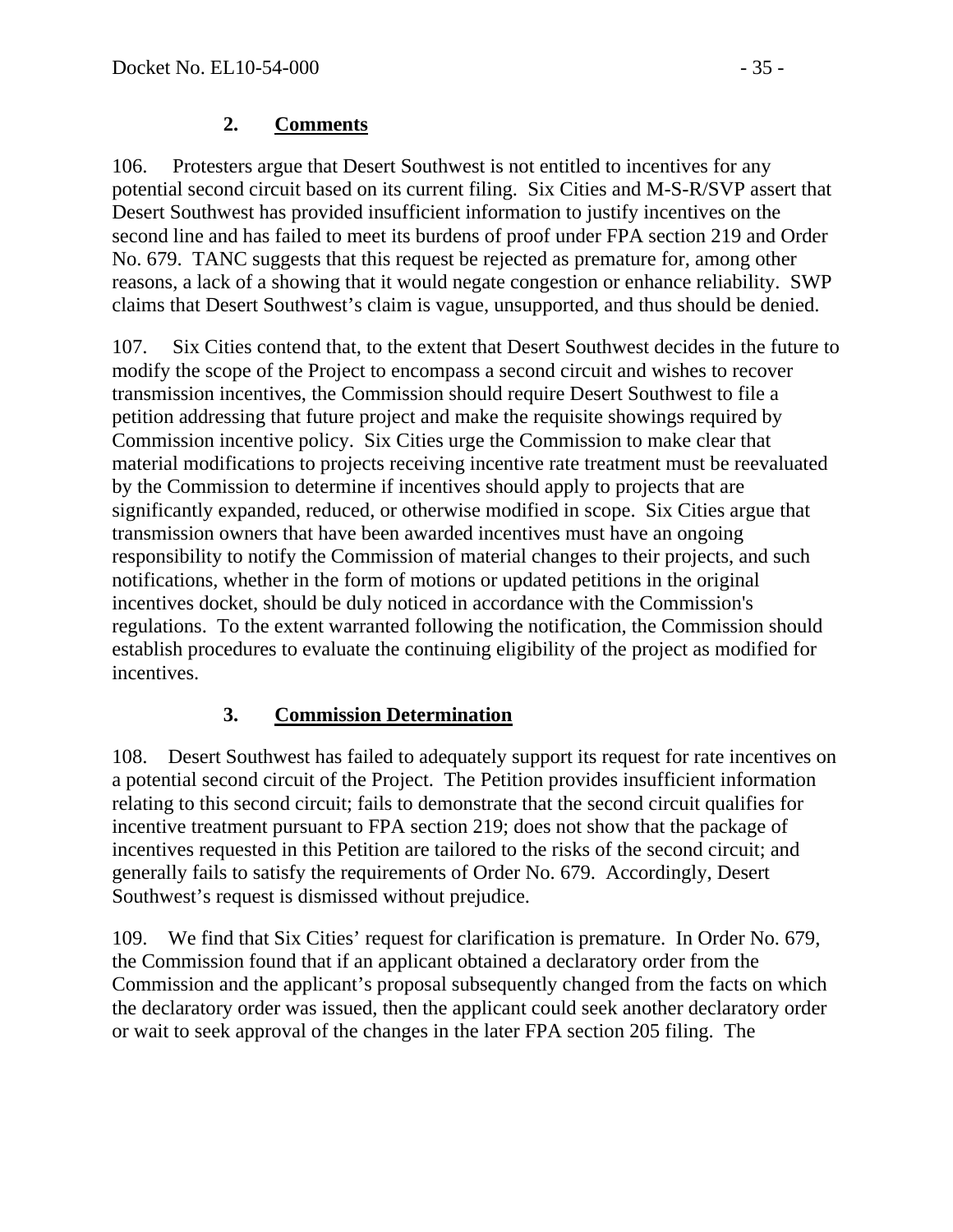Commission further noted that, in the latter event, an interested party could challenge the changes in the FPA section 205 proceeding.**<sup>80</sup>**

### **F. Request for Policy Reconsideration**

## **1. Comments**

110. NCPA and CMUA urge the Commission to reconsider how it handles petitions for declaratory orders requesting incentives for transmission projects that have not been approved through their respective regional planning processes, particularly as applied to the markets in California. They note that CAISO is currently engaged in a comprehensive transmission planning process to determine which facilities will be needed to meet the state of California's goal of achieving a resource portfolio containing 33 percent renewable resources by 2020. CAISO will be pre-approving recovery of costs through the CAISO tariff for those projects that are deemed necessary. NCPA argues that such projects will be very low risk, having in place a guaranteed mechanism for recovery of project costs and a guaranteed return on the investment. NCPA and CMUA submit that there is no shortage of independent developers willing to put up capital in order to get the low-risk return on investment.

111. Accordingly, NCPA and CMUA state that while rate incentives may have been necessary in 2005 to promote stagnant transmission investment, it is necessary to reevaluate their role today. They also express concern regarding how incentives increase the overall costs to the consumer of new transmission facilities. NCPA and CMUA contend that transmission projects will likely get built in California without the additional costs to consumers caused by rate incentives.

112. Going forward, NCPA and CMUA urge the Commission to consider mechanisms to ensure that projects selected through CAISO's transmission planning process are developed in the most cost-effective manner possible, including competitive solicitations and procedures if appropriate. NCPA suggests that one aspect of that competition should be price and perhaps commitments about which incentives will be requested. Alternatively, NCPA proposes that entities that demand a right of first refusal and do not wish to compete for the right to build should be required to forego rate incentives.

# **2. Desert Southwest's Answer**

113. Desert Southwest argues that NCPA's and CMUA's policy arguments are outside the scope of this proceeding. Desert Southwest states that it is not requesting a change in

**<sup>80</sup>** Order No. 679, FERC Stats. & Regs. ¶ 31,222 at P 78.